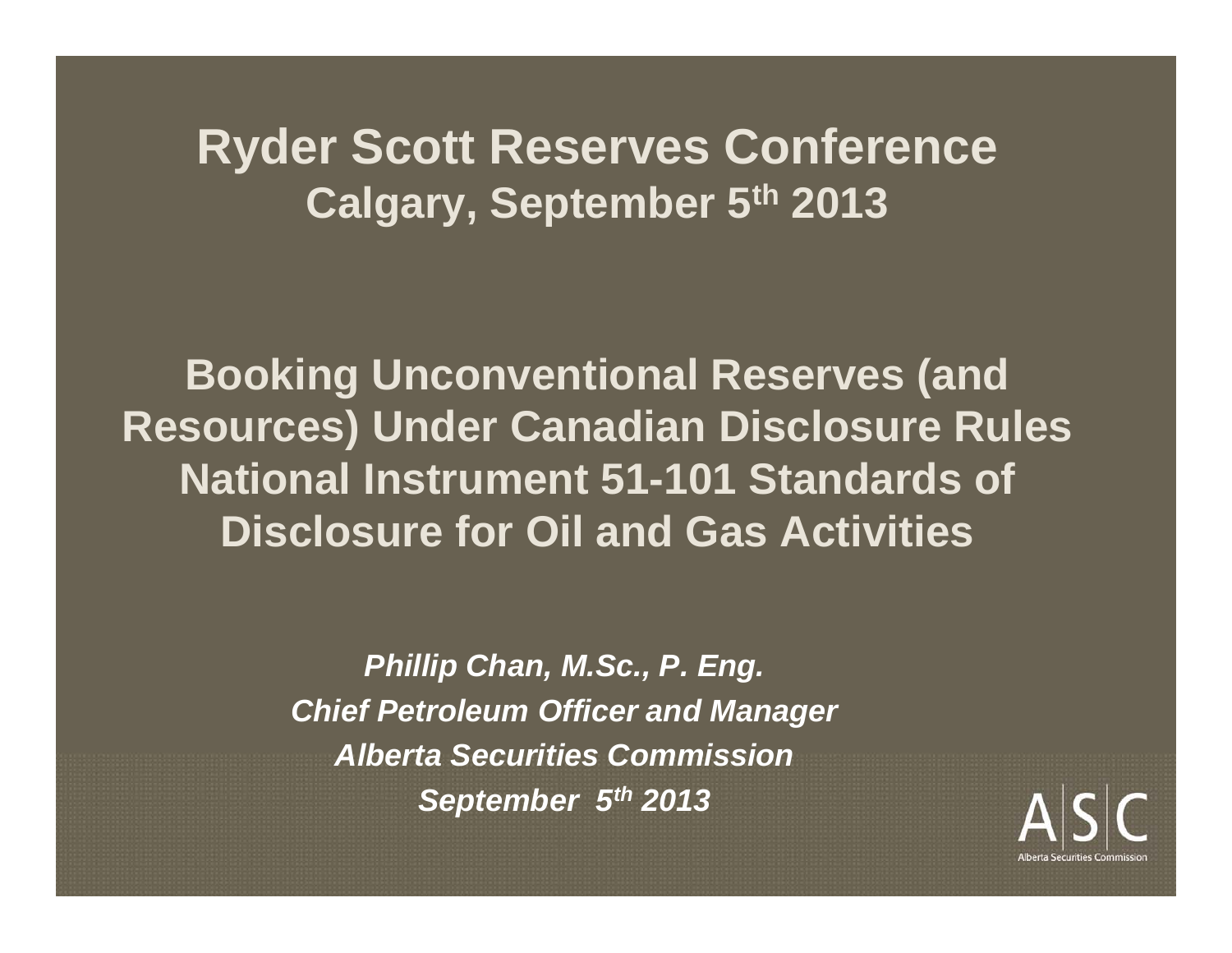

*The views expressed in this presentation are solely the personal opinions of the speaker and do not necessarily reflect those of the ASC or other organizations referenced.*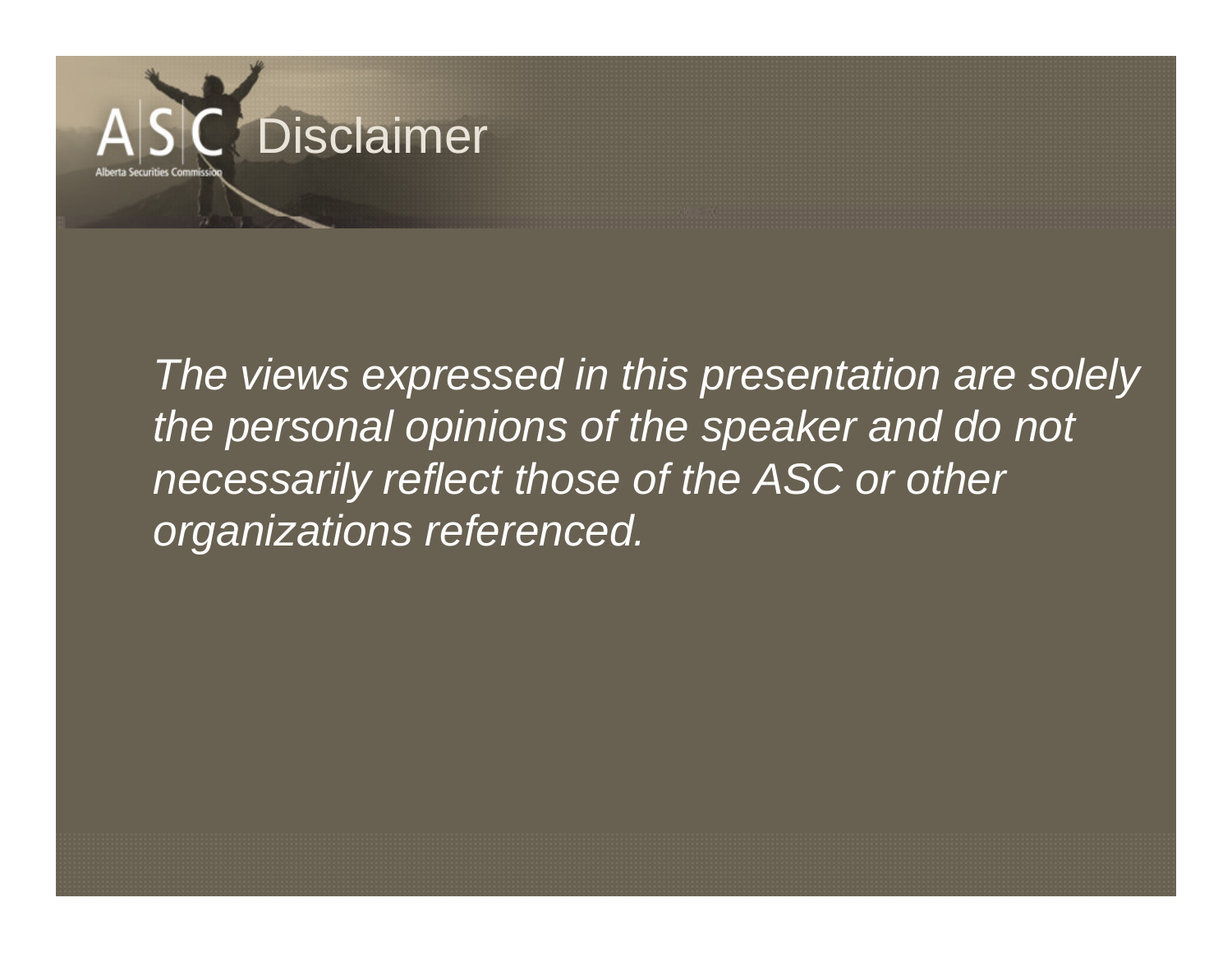

- Current Regulations and Process
- What is Changing?
- Disclosure of Resources
- ASC Guidance
- ASC Contacts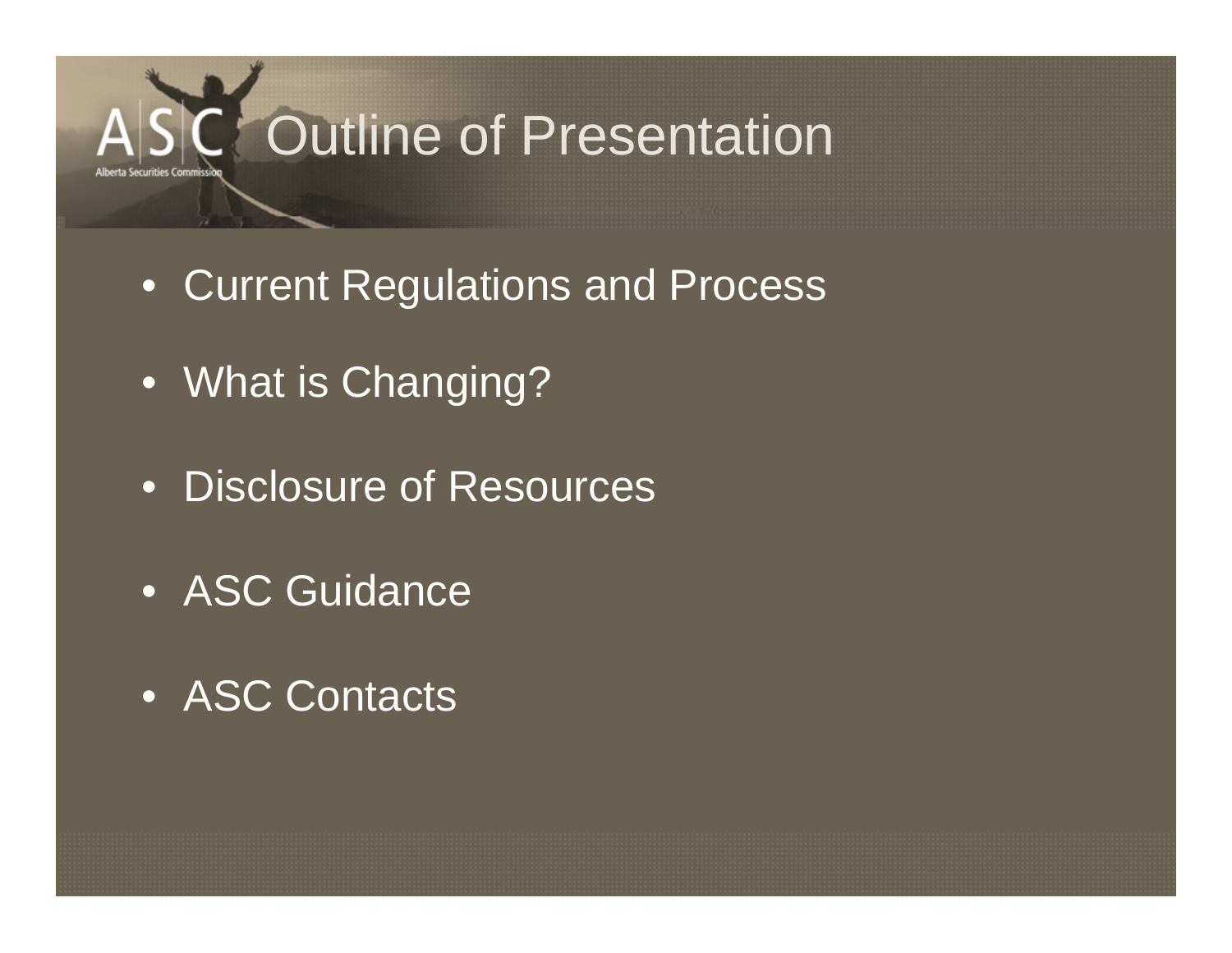# Securities Regulations

#### ASC Mandate

- Build investor confidence and maintain the smooth operation of the Alberta Capital market.

ASC's goal on **<sup>e</sup>**ffective and compliant disclosure - Balanced, authentic, relevant and reliable disclosure of oil and gas information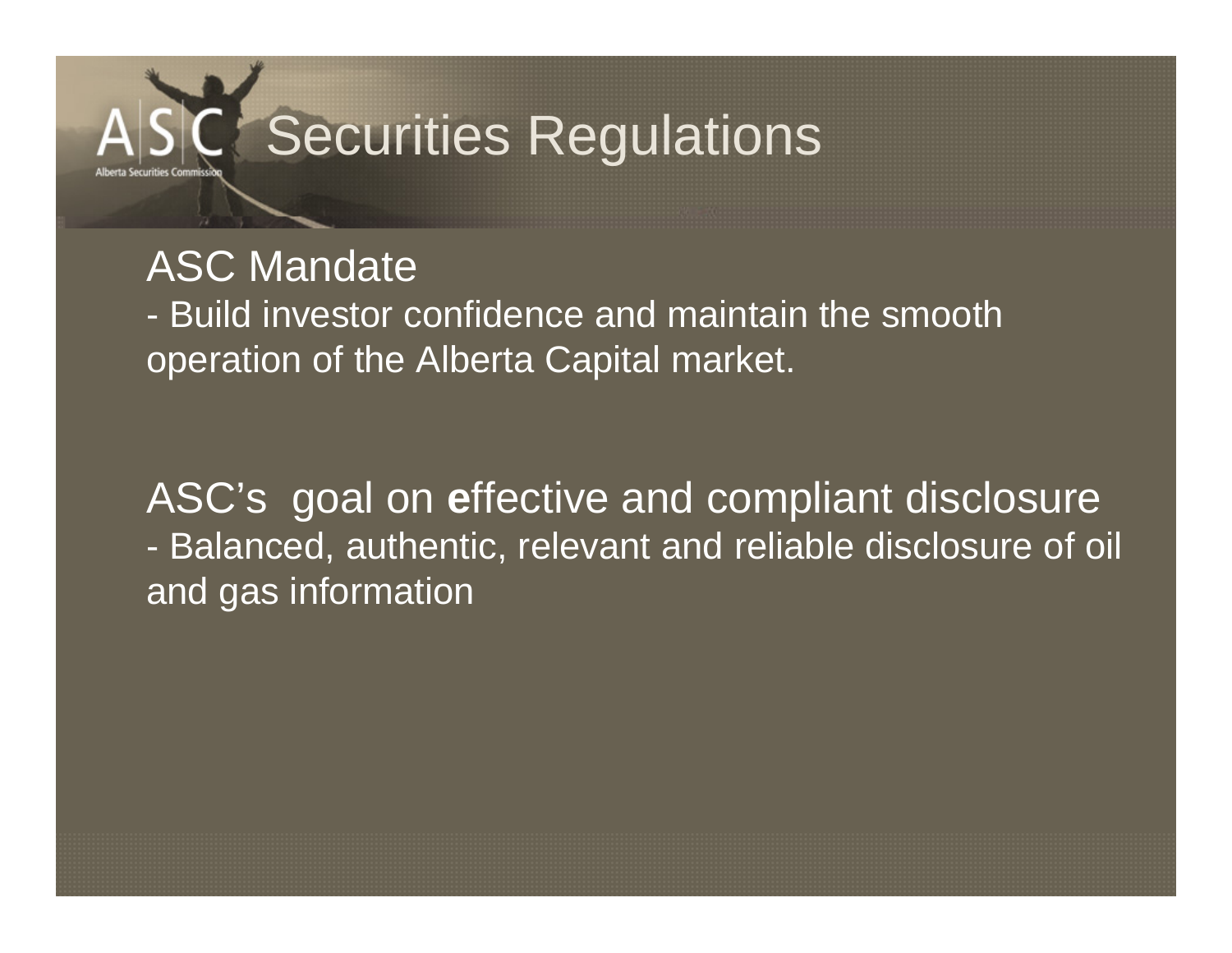## Applicable Oil & Gas Legislation

- Alberta Securities Act and Regulation
- • National Instrument 51-102 *Continuous Disclosure Obligations*
- Oil and Gas Disclosure
	- **National Instrument 51-101** *Standards of Disclosure for Oil and Gas activities*
	- CSA Staff Notice 51-324 *Glossary to NI 51-101*
	- Revised CSA Staff Notice 51-327 *Guidance on Oil and Gas Disclosure*
	- CSA Staff Notice 51-309 *Acceptance of Certain Foreign Professional Boards as a "Professional Organization"*
	- ASC Staff Notice 51-702 *Establishing Reserves Estimates in Oil and Gas Accumulations*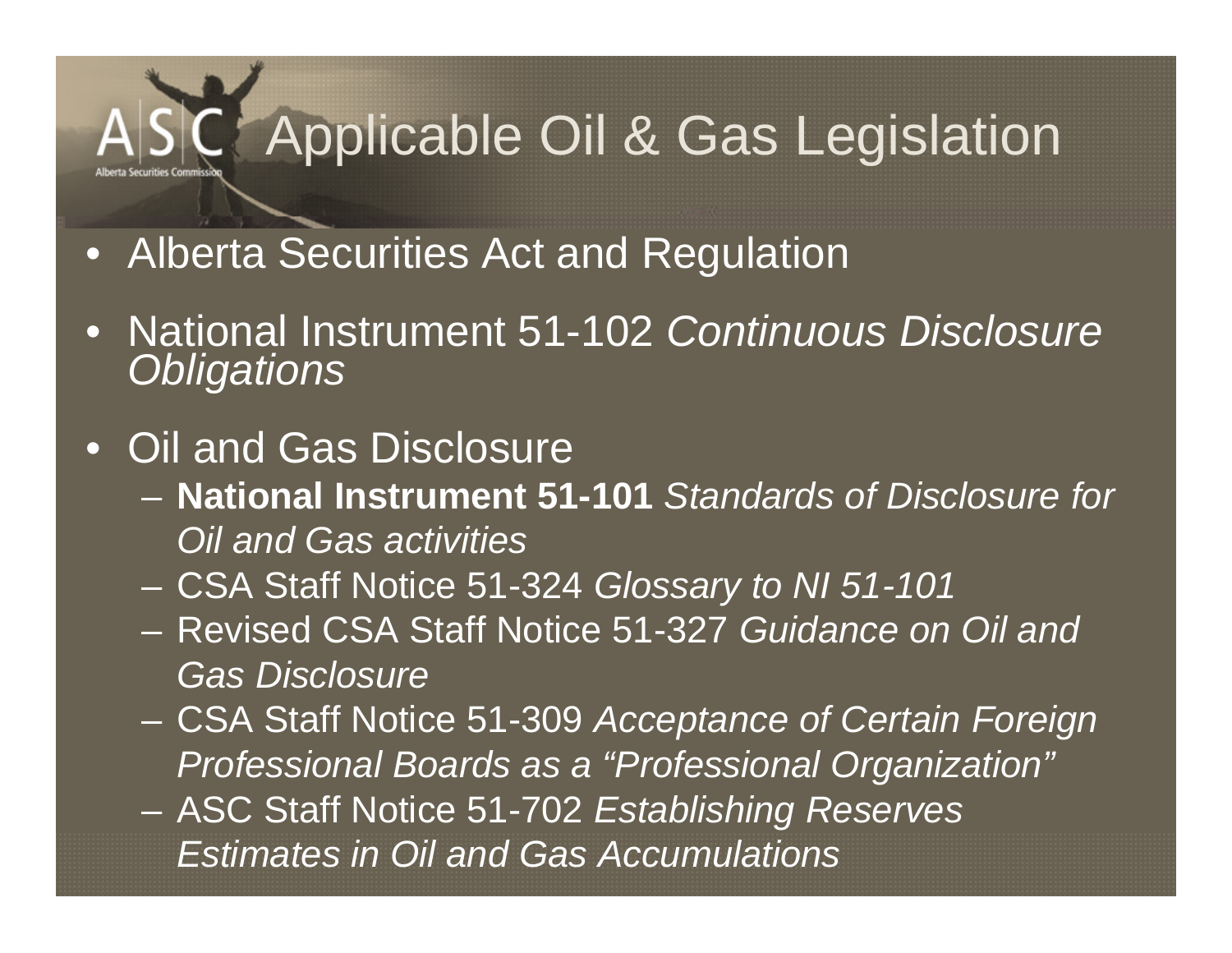## Applicable Oil & Gas Legislation

- • National Instrument 13-101**System for Electronic Document Analysis and Retrieval** *(SEDAR)*
- • National Instrument 71-102*Continuous Disclosure and Other Exemptions Relating to Foreign Issuers*
- • Multilateral Instrument 51-105 *Issuers Quoted in the U.S. Over-the-Counter Markets*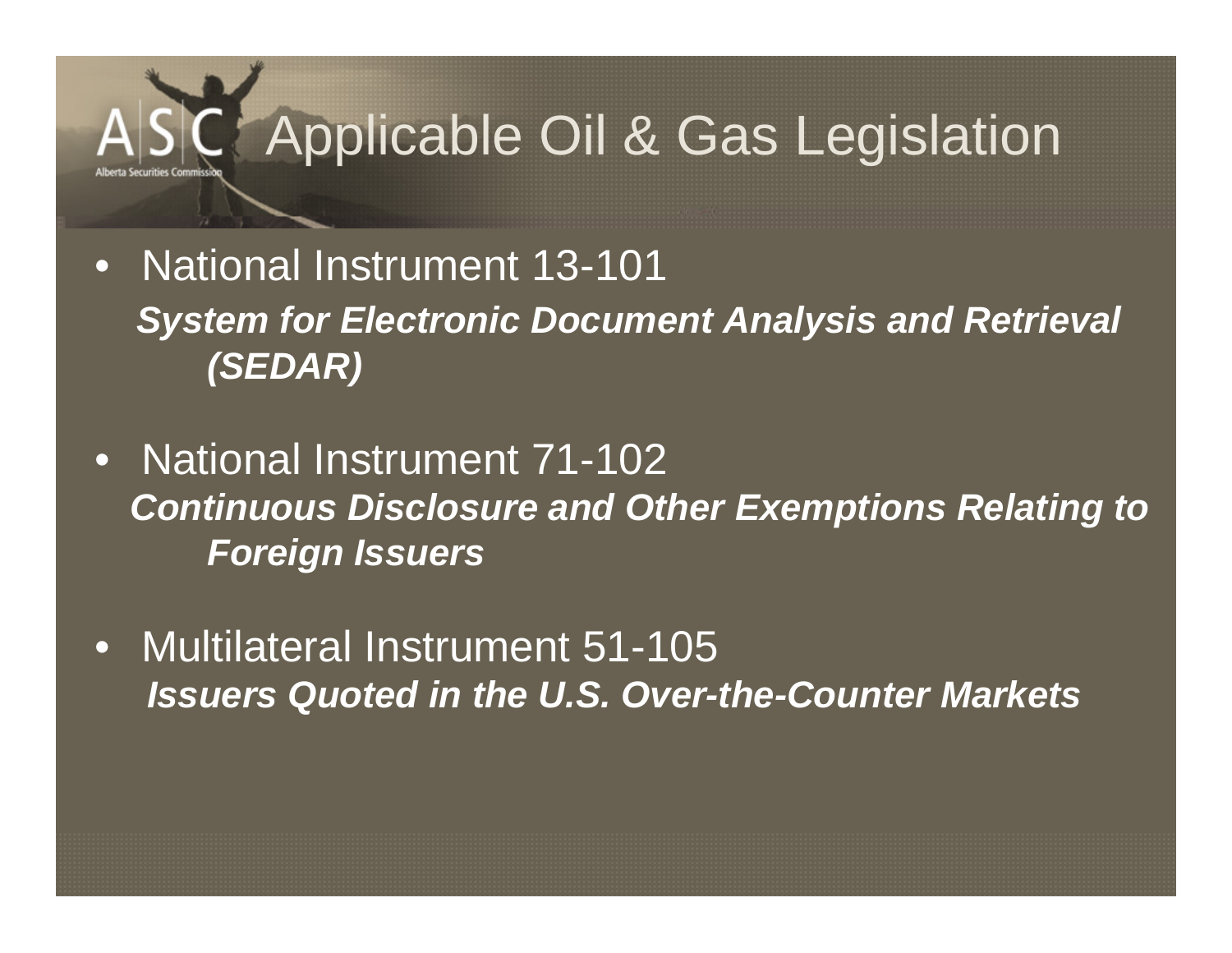#### Purpose and Scope of NI 51-101

#### NI 51-101 is accompanied by:

- 1. Form 51-101F1 *Statement of Reserves Data and Other Oil and Gas Information*
- 2. Form 51-101F2 *Report on Reserves Data by Independent Qualified Reserves Evaluator or Auditor*
- 3. Form 51-101F3 *Report of Management and Directors on Oil and Gas Disclosure*
- 4. Form 51-101F4 *Notice of Filing NI51-101F1 Information in AIF*
- 5. Companion Policy 51-101CP *Standards of Disclosure for Oil and Gas Activities*

**http://albertasecurities.com/Companies/OilGas/Pages/default.aspx**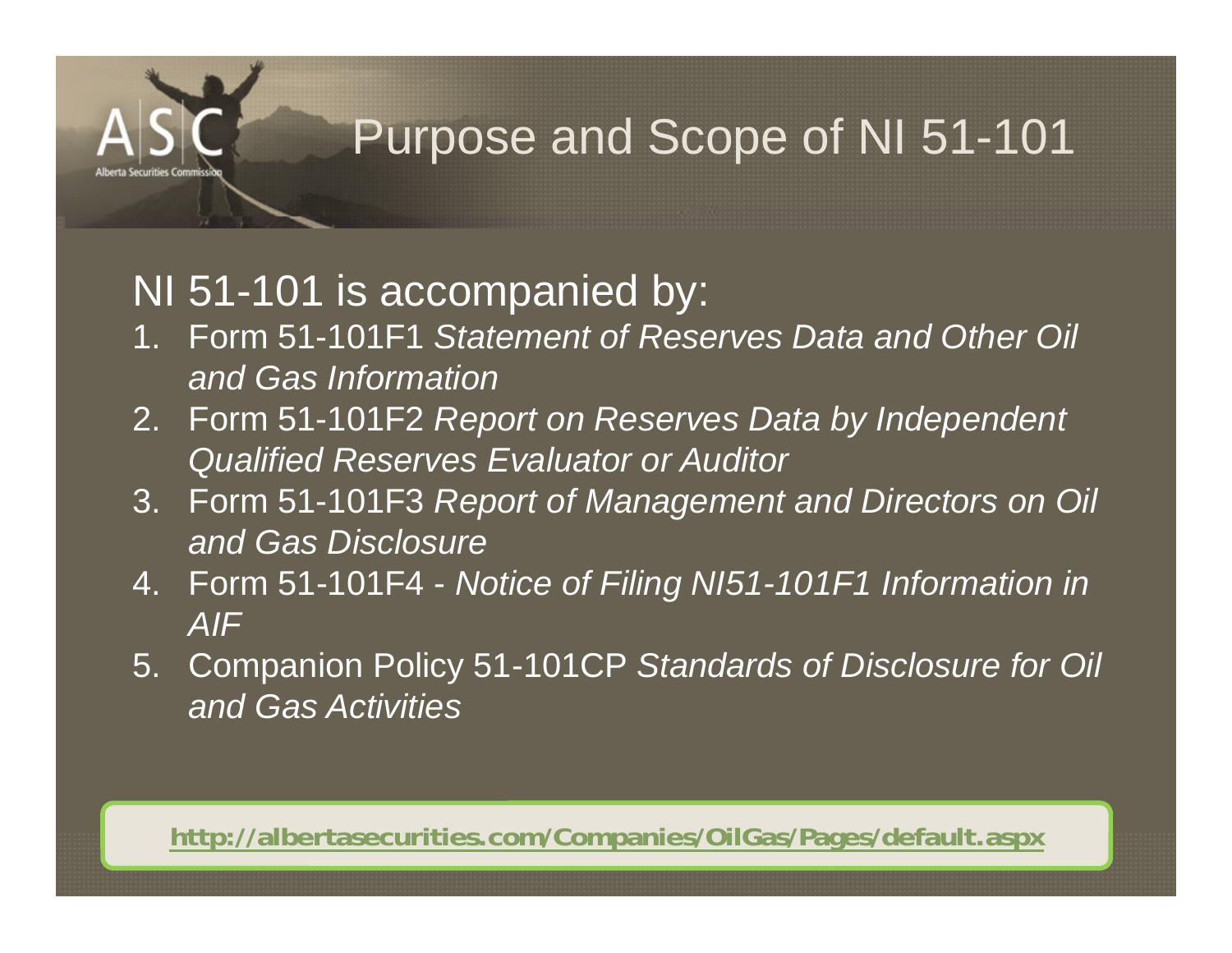## Market Capitalization of Alberta Prime Reporting Issuers



*Active Reporting Issuers as of March 31, 2013*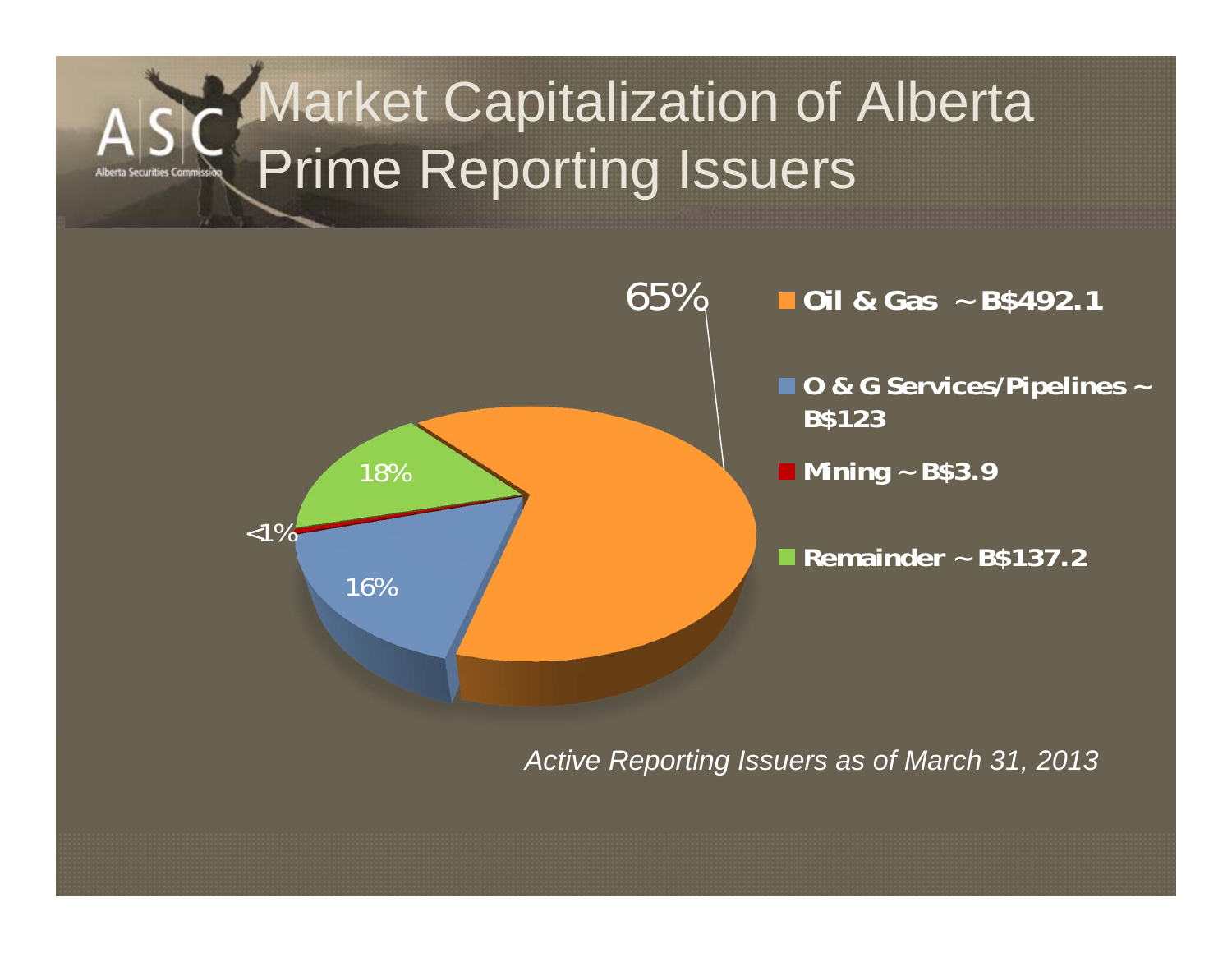## Purpose and Scope of NI 51-101

- The purpose of the NI 51-101 is to enhance the quality, consistency, timeliness and comparability of public disclosure by reporting issuers concerning their upstream oil and gas **activities**
- NI 51-101 only applies to:
	- information that is material
	- reporting issuers engaged directly or indirectly in "oil and gas activities"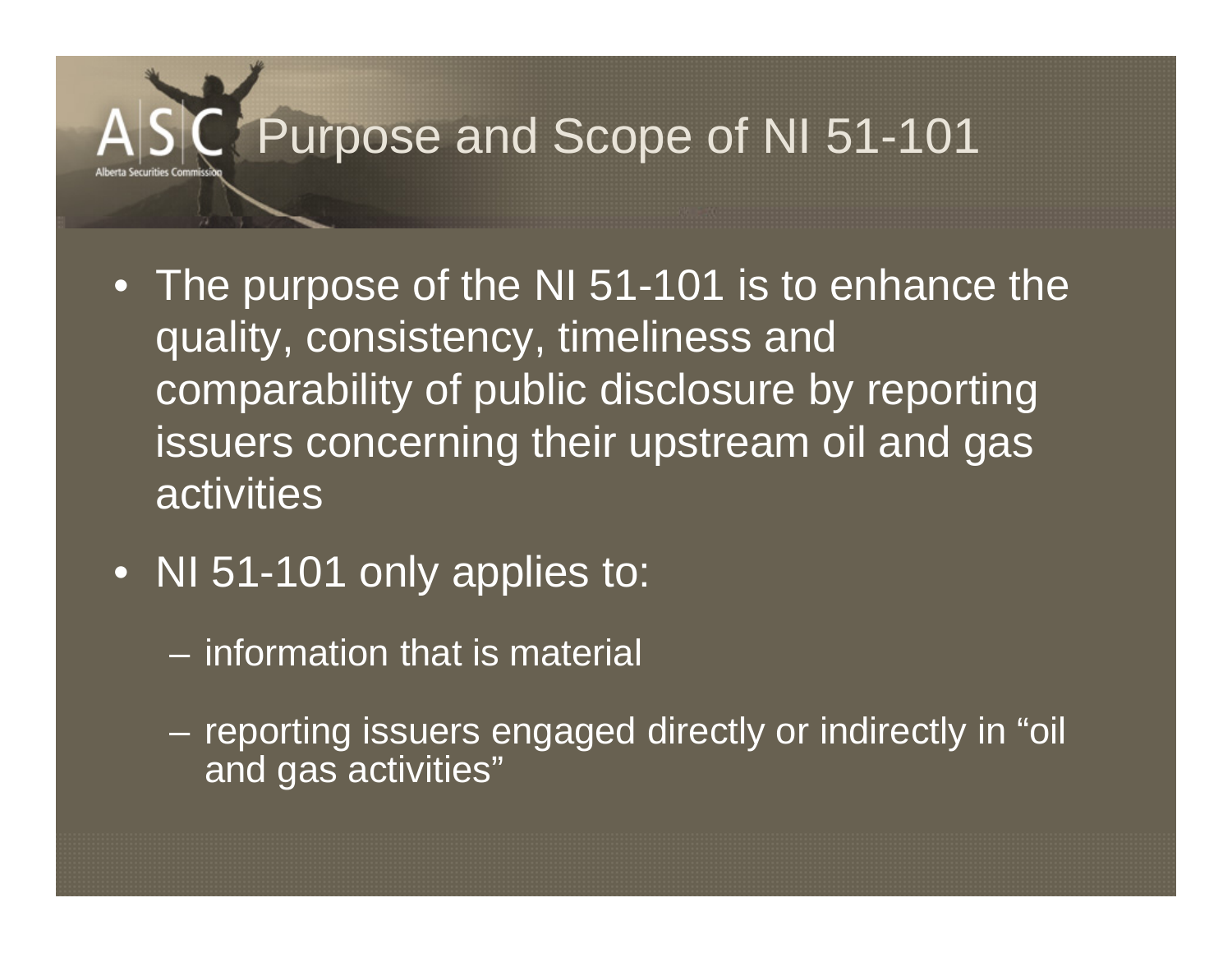## Oil and Gas Activities

• "Oil and gas activities" include :

(A) the search for *crude oil or natural gas in their natural states and original locations;* 

(B) the acquisition of *property rights or properties for the purpose of exploring for or removing oil or gas from their natural locations;*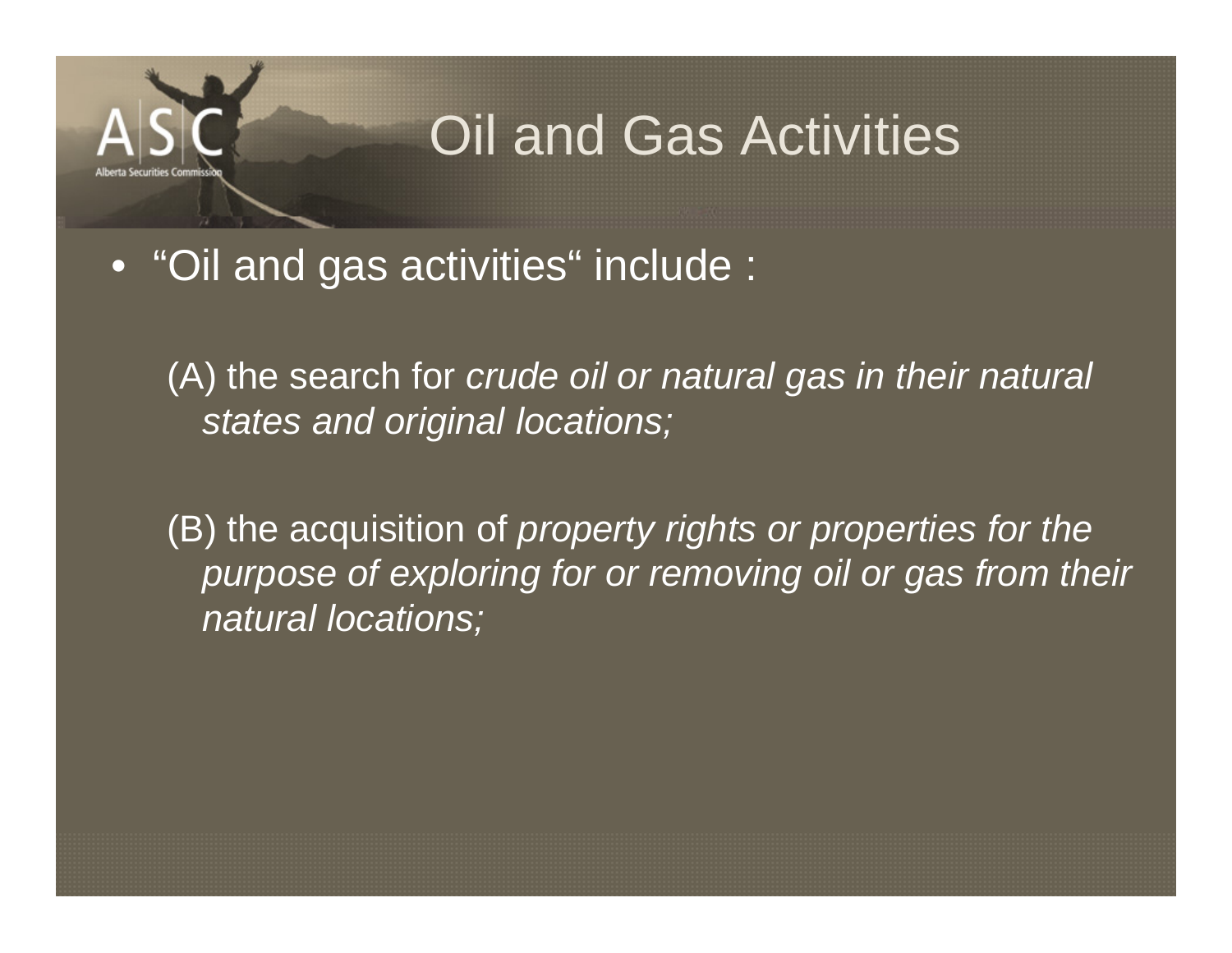#### Oil and Gas Activities

(C) the construction, drilling and production activities necessary to retrieve oil and gas from their natural locations and the acquisition, construction, installation and maintenance of field gathering and storage systems including lifting the oil and gas to the surface and gathering, treating, field processing and field storage; and

(D) the extraction of hydrocarbons from oil sands, shale, coal or other non-conventional sources and activities similar to those referred to in clauses (A), (B) and (C) undertaken with a view to such extraction;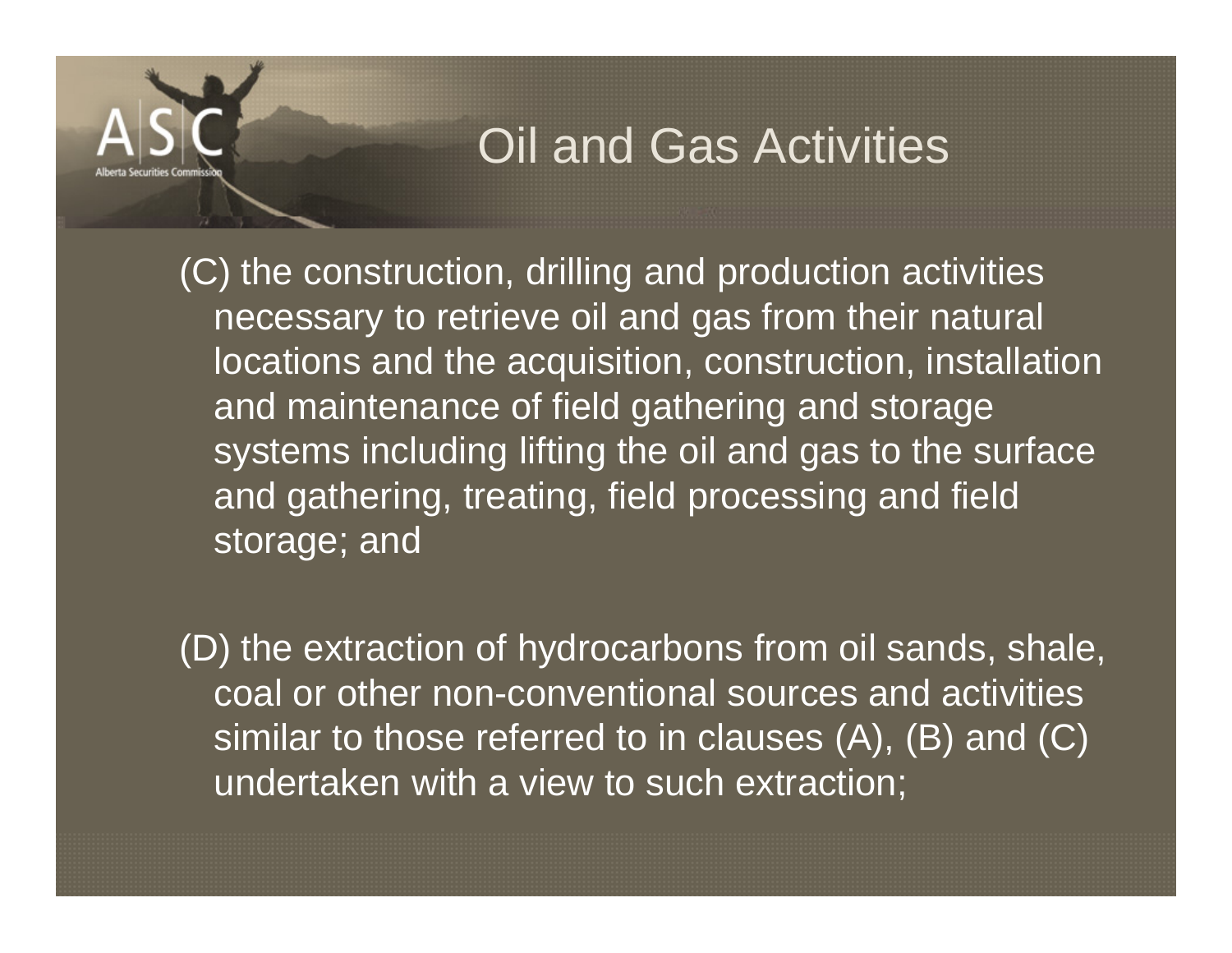## Complying with NI 51-101

- Annual disclosure requirements
	- Independent evaluation
	- Using COGEH(Canadian Oil and Gas Evaluation Handbook) as standard
	- Filing evaluation results and other information on SEDAR
	- Filing management report
- Part 5 applies to all continuous and other voluntary public disclosure
- •Material change disclosure
- •Prospectuses
- $\bullet$ Directors' responsibility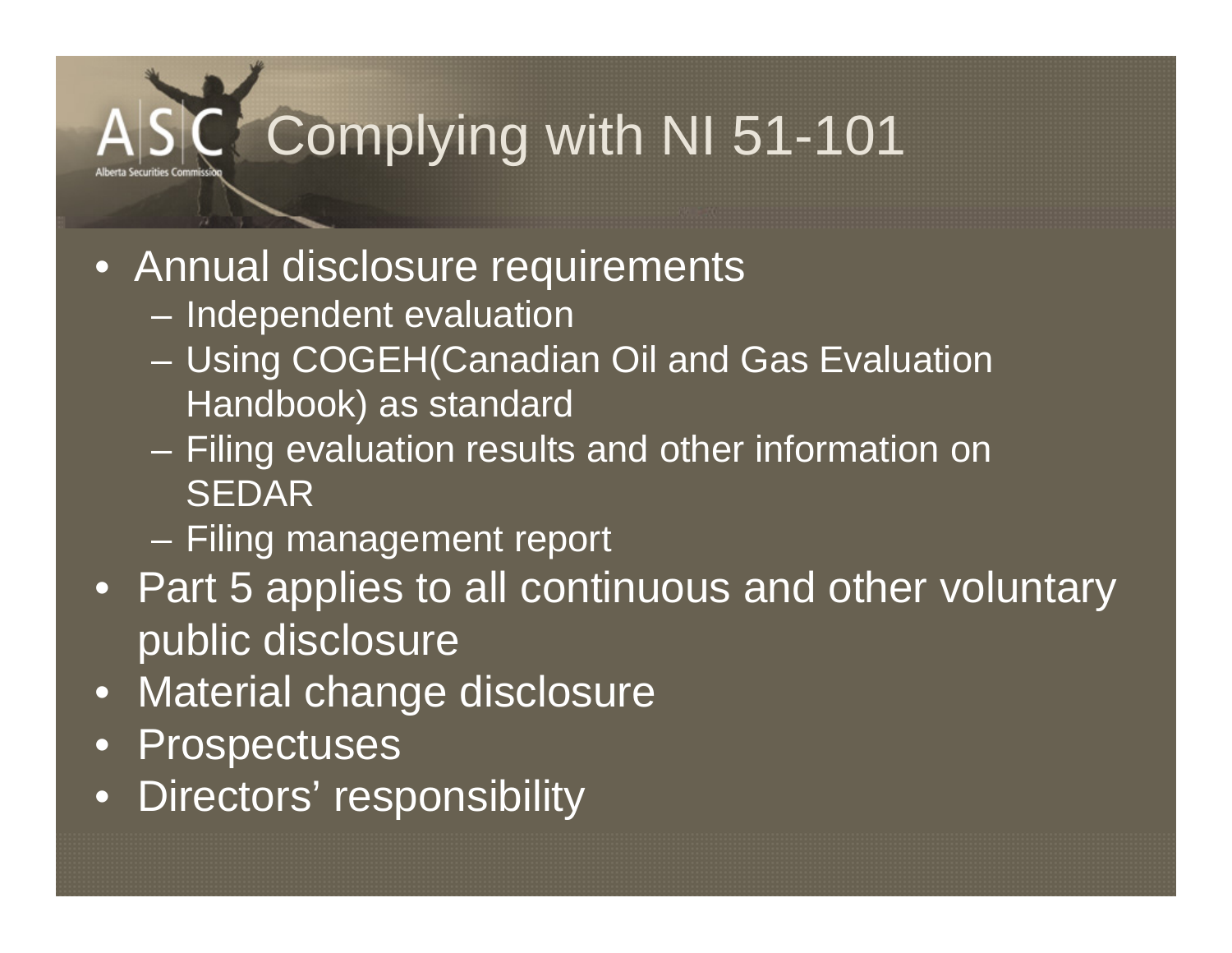

**World Shale Gas Deposits re-printed from Canada Free Press**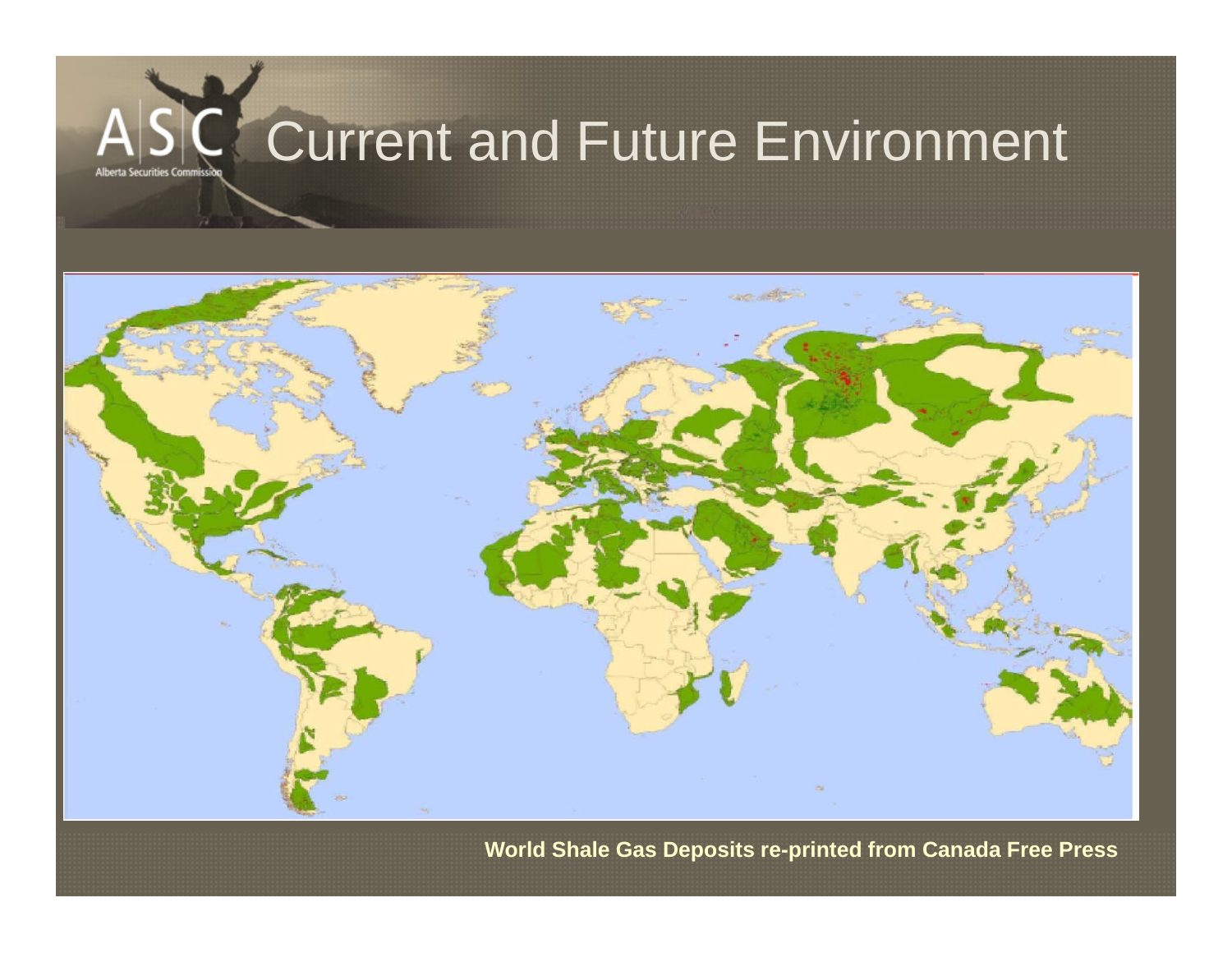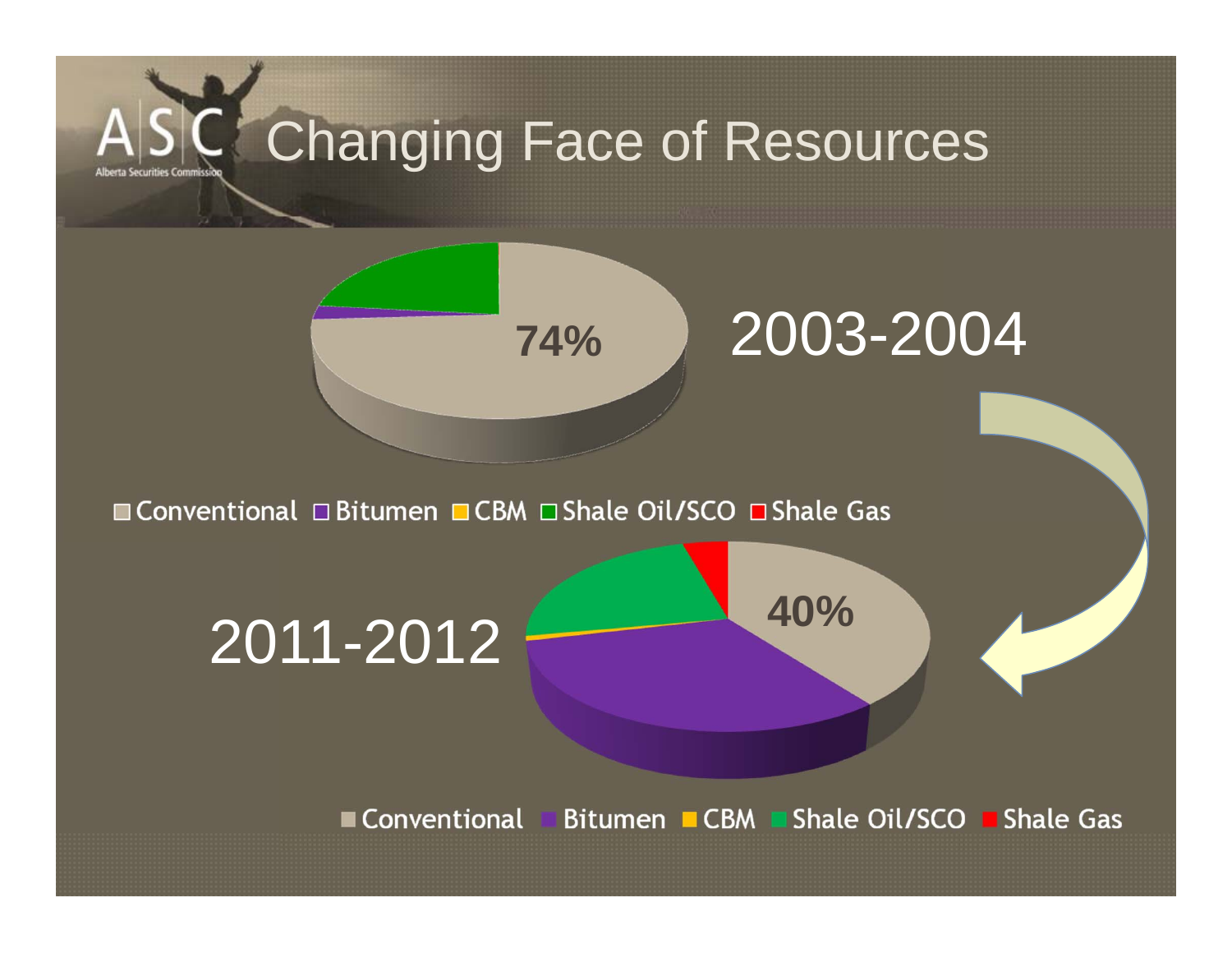## Differences between Conventional and Unconventional Resources

- Conventional resources occur in reservoirs for which the trapping mechanism is related to hydrodynamic forces and seals provided by localized structural or depositional geological features, as a result of which, they tend to have relatively well defined outer boundaries.
- Unconventional resources have a variety of trapping mechanisms and the primary control is regional stratigraphy, resulting in accumulations that may have very large areas and ill-defined boundaries. They may also be described as "dispersed", "disseminated", or "continuous" accumulations. Specialized extraction and processing technology are usually required.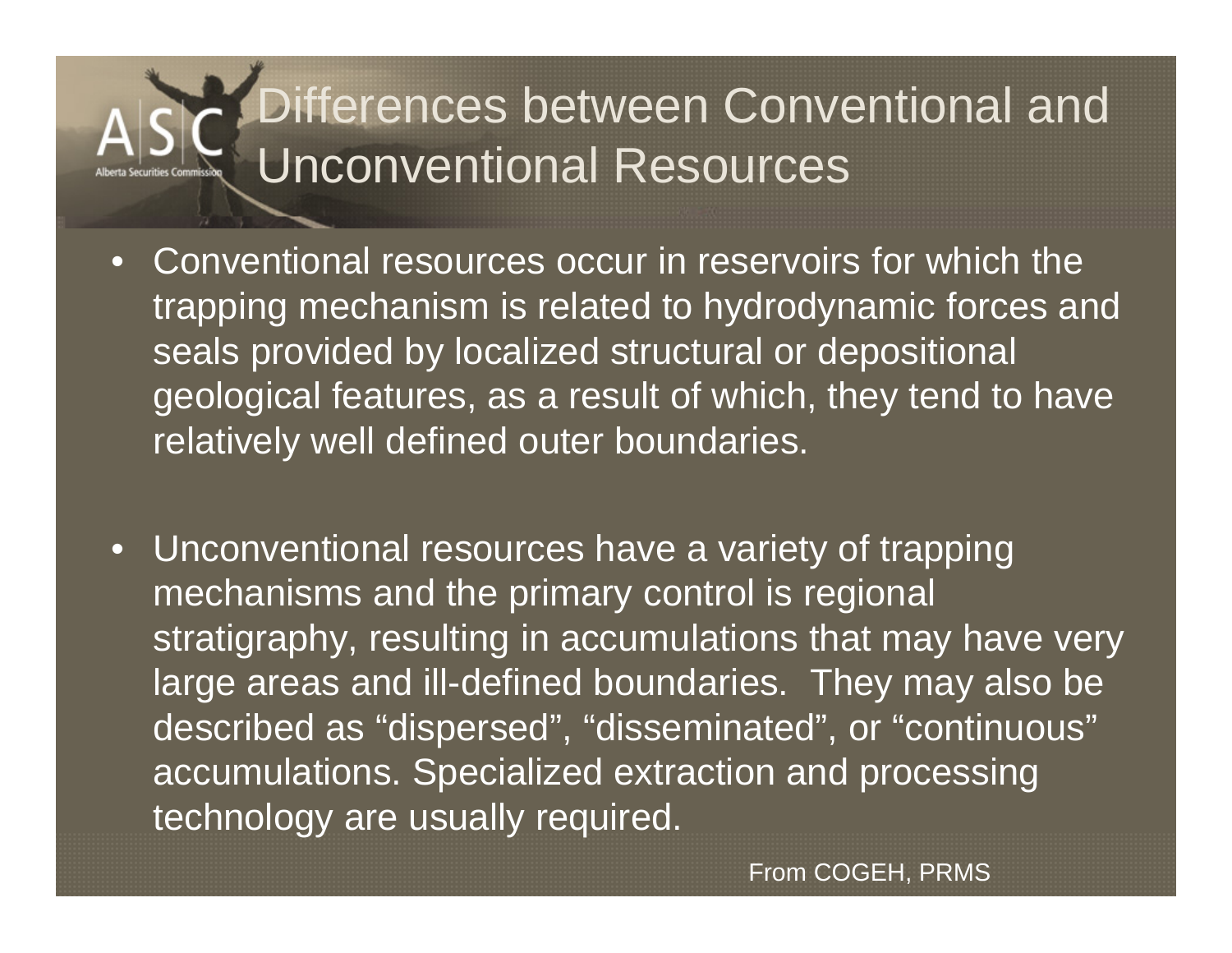## Unconventional Resources **Characteristics**

- Areally pervasive
- Lower porosities and much lower permeabilities
- Large Volumes (Billions bbl and Tcf)
- Long lead time
- Capital intensive
- Newer technology for extraction and processing
	- –More than one transfer point
	- –Various product types
- Pilots to establish producibility and commerciality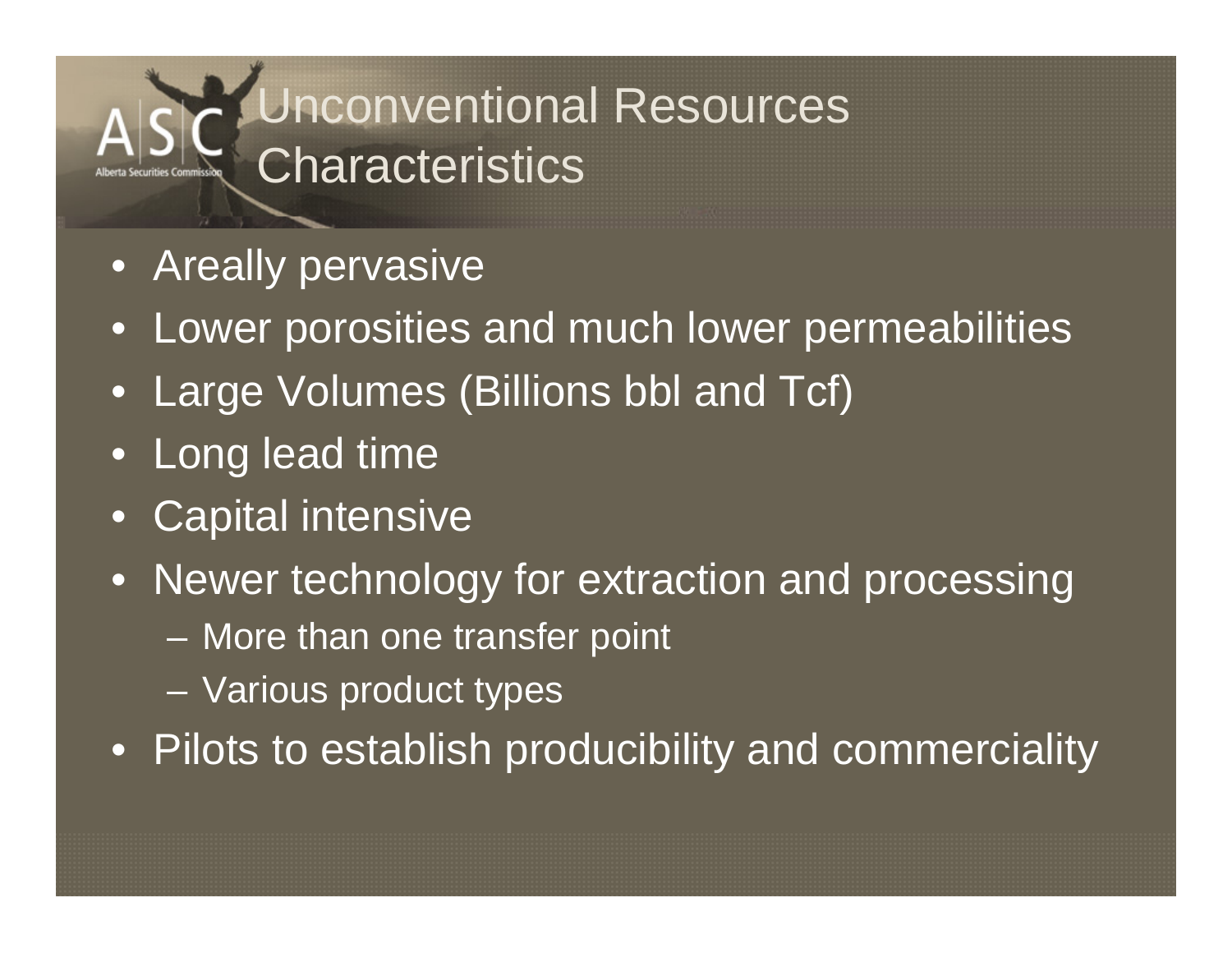

#### "*product type" means one of the following:*

(i) in respect of conventional oil and gas activitie*s:* 

(A) light and medium *crude oil (combined);* 

(B) *heavy oil;* 

(C) *natural gas excluding natural gas liquids; or* 

(D) *natural gas liquids; and* 

(ii) in respect of non-conventional *oil and gas activities:* 

(A) *synthetic oil;* 

(B) *bitumen;* 

(C) coal bed methane;

(D) hydrates;

(E) shale oil; or

(F) shale gas;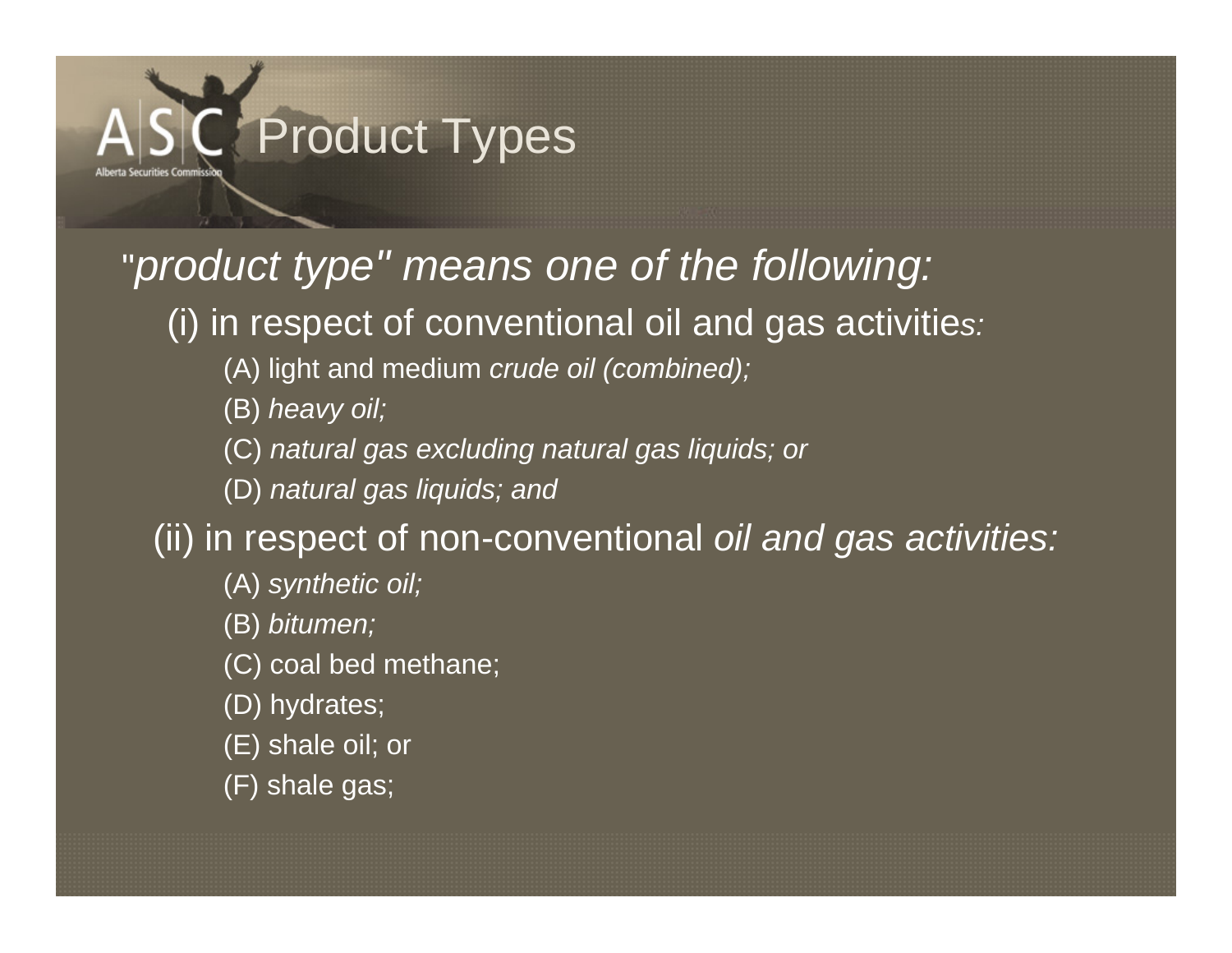## Current Standards

- $\bullet$  Concepts of conventional and non-conventional\* (unconventional) resources are useful general terms but are increasingly outdated because many so-called unconventional resources have been in production for some time now
- $\bullet$  NI 51-101 and COGEH were written mainly for Conventional Resources but also applies to Unconventional Resources

\*NI 51-101 uses the term "Non-conventional" instead of "Unconventional"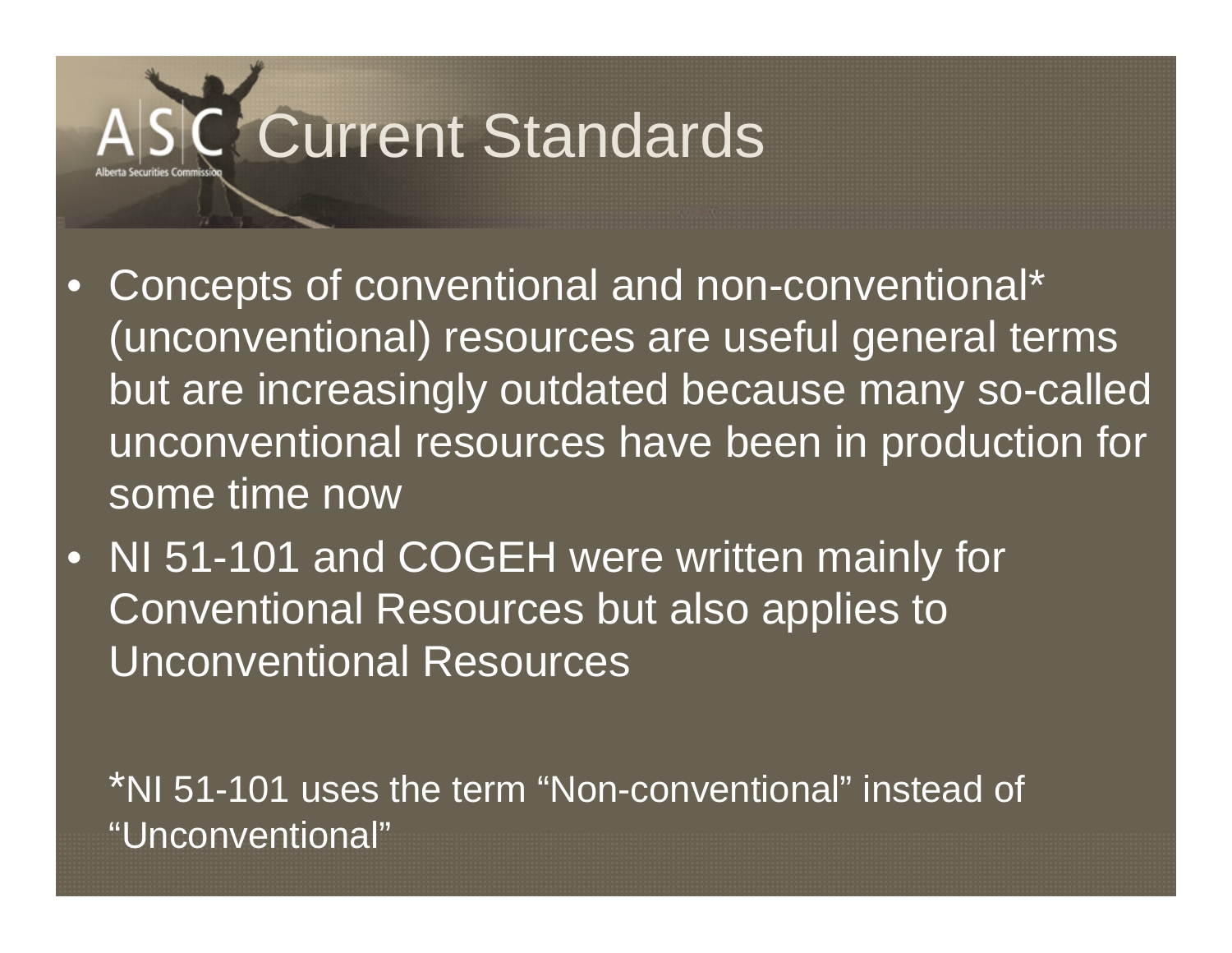## Distinction of Conventional and Unconventional Resources



(modified from Holditch, 2003)

SPE #134602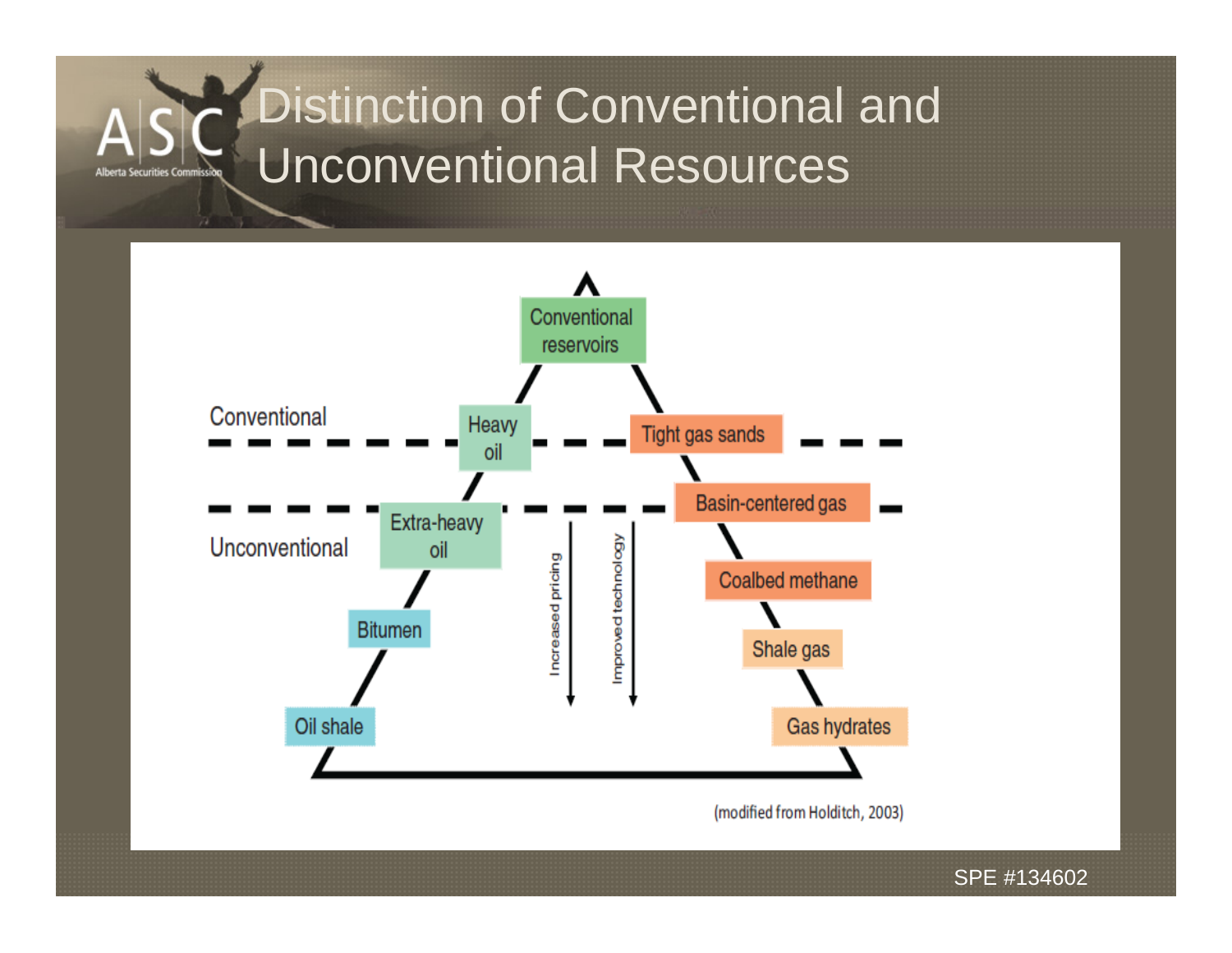### Re-examining Oil Terminology



with minimal intervention

#### **Conventional**

#### **Reservoir Rock**

Degraded oil requires intervention to produce and upgrade e.g. Heavy Oil, Bitumen (Mined and Insitu)

From Dave Russum, AJM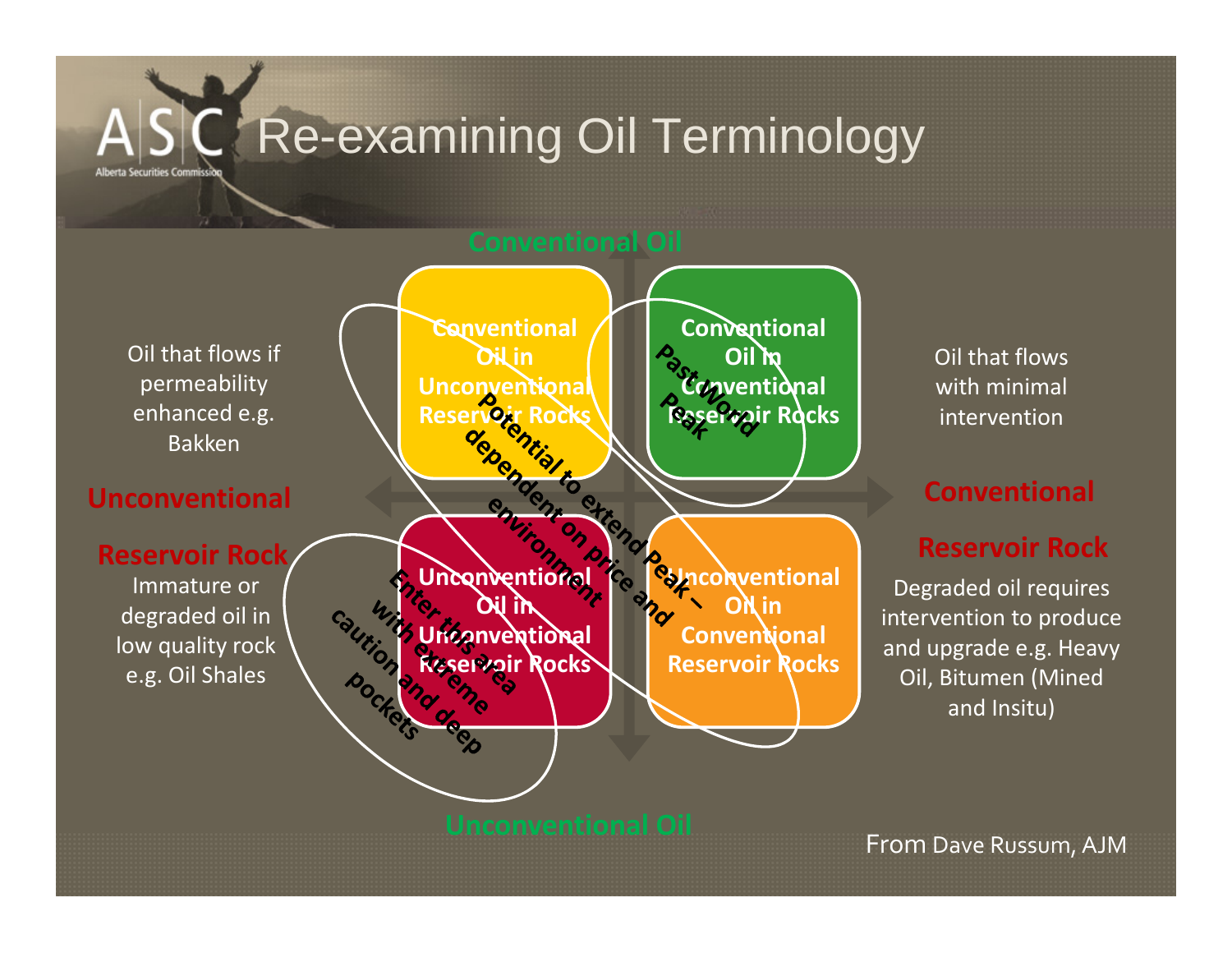### Assessment and Classification Issues of Unconventional Resources

- Basic assessment, classification and categorization principles in COGEH are applicable to both conventional and unconventional resources
	- – estimate in place and economic recoverable volumes; classify as reserves and resources; categorize reserves based on certainty level
- Some definitions, the approach and evaluation techniques may have to be modified and adapted for unconventional resources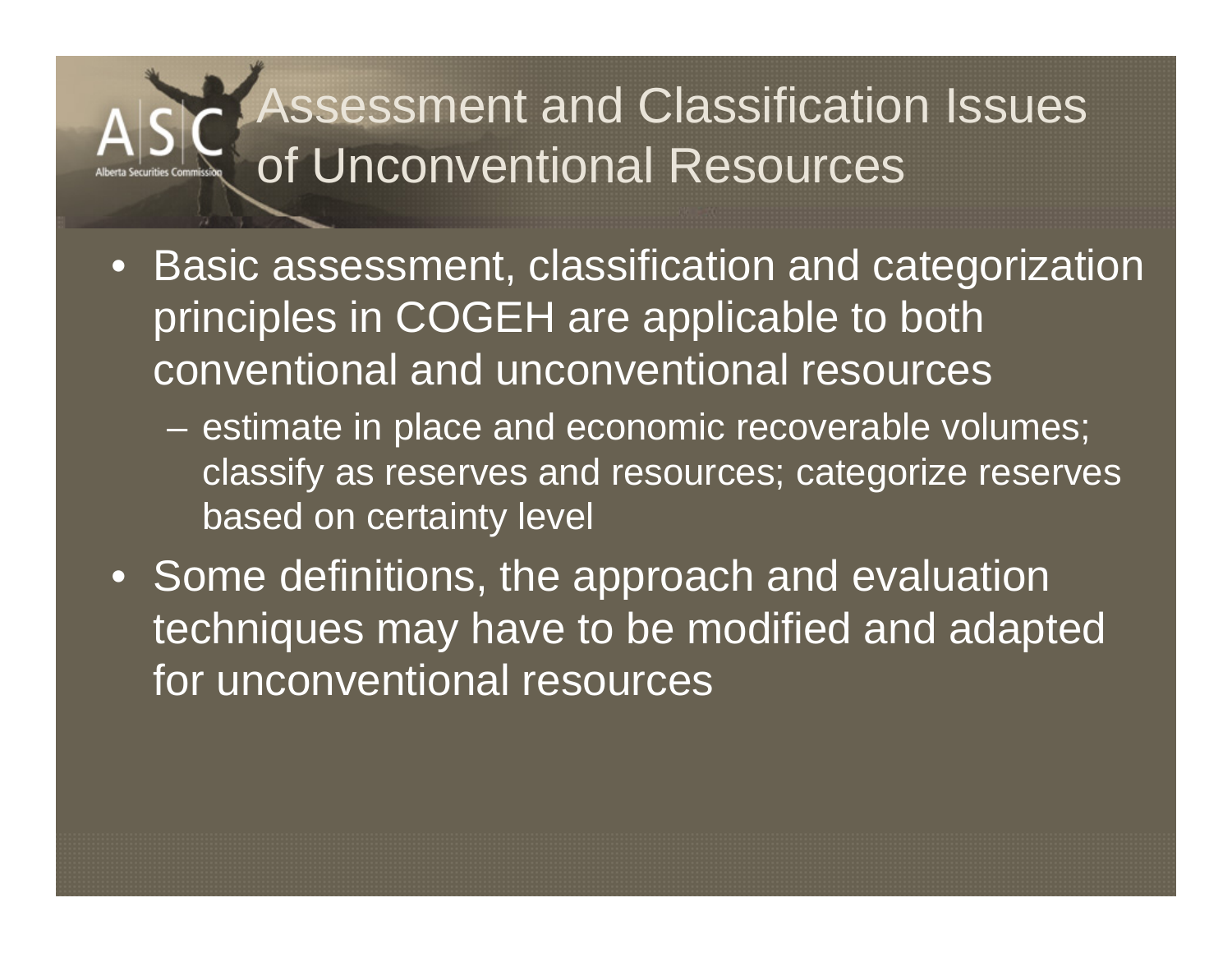### Subclasses by Project Maturity Status



**Range of Technical Uncertainty**



(from 2001 Supplemental Guidelines)

Not to scale

Modified from SPE PRMS Application Guidelines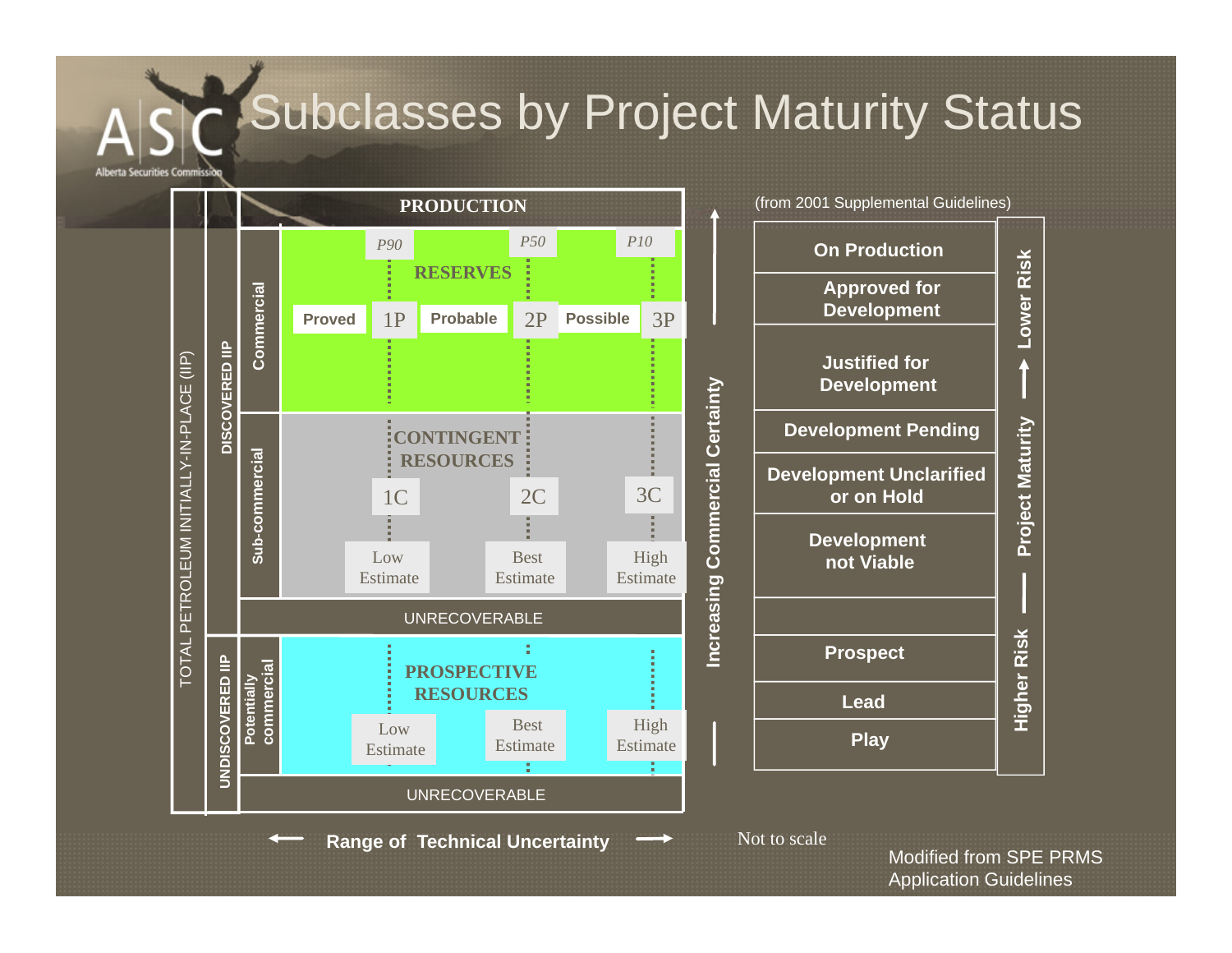#### Classification of *Reserves and of Resources Other Than Reserves (ROTR)*

- Section 5.3 of NI 51-101 requires that
	- any disclosure of reserves or of *ROTR* must apply the applicable categories and terminology set out in the COGEH.
	- disclosure of *reserves or of ROTR must relate to the most specific category of reserves or of ROTR in which the reserves or ROTR can be classified.*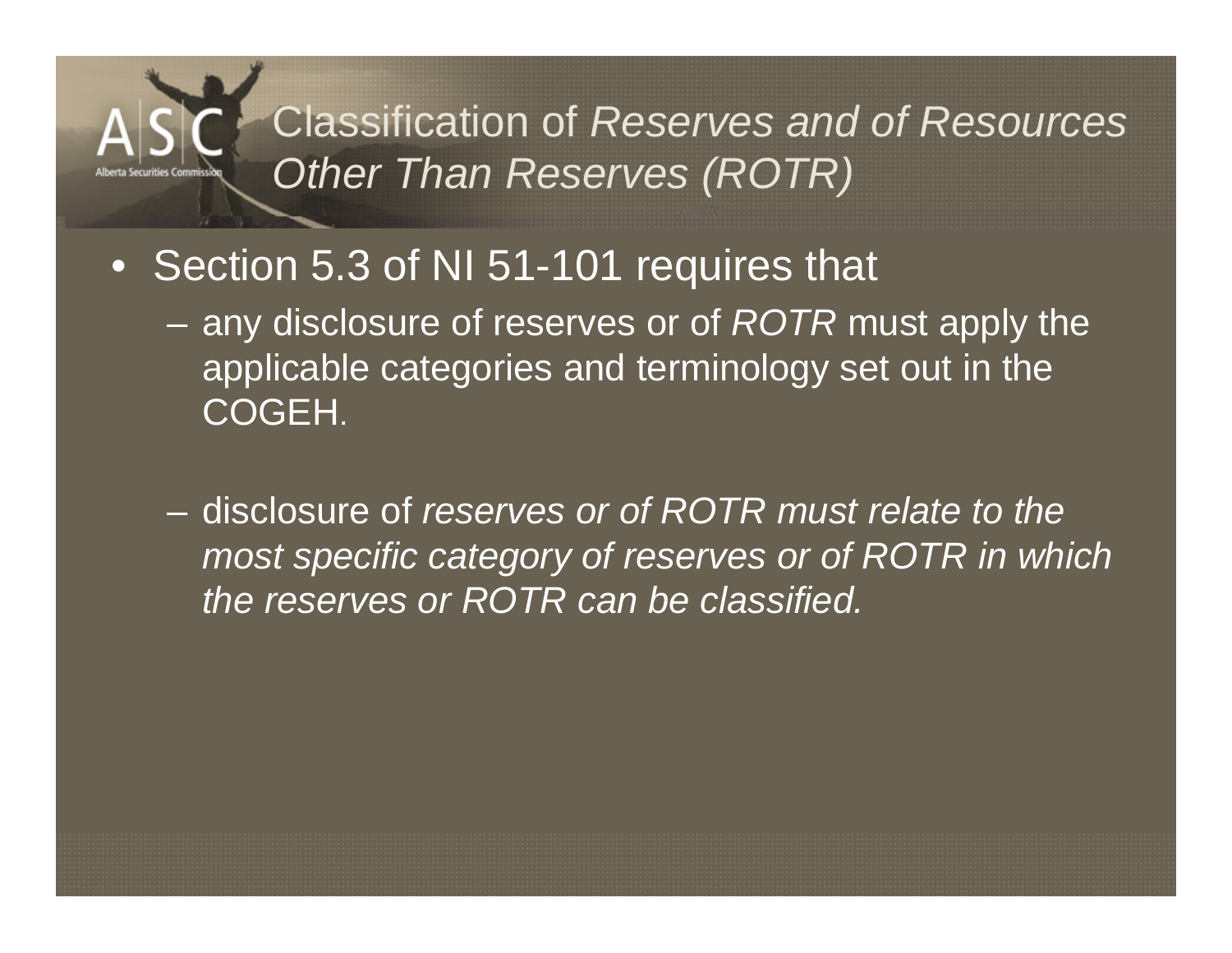#### Disclosure of *ROTR Under NI 51-101*

#### Disclosure of *Resources Generally –*

- $\bullet$ *The disclosure of resources is not mandatory*
- *Annual disclosure concerning unproved properties and resource activities as described in Part 6 of Form 51-101F1.*
- *Additional disclosure beyond this is voluntary and must comply with section 5.9 of NI 51-101 if anticipated results from the ROTR are voluntarily disclosed.*
- For prospectuses, *ROTR that are material to the issuer, even if the disclosure is not mandated by NI 51-101.*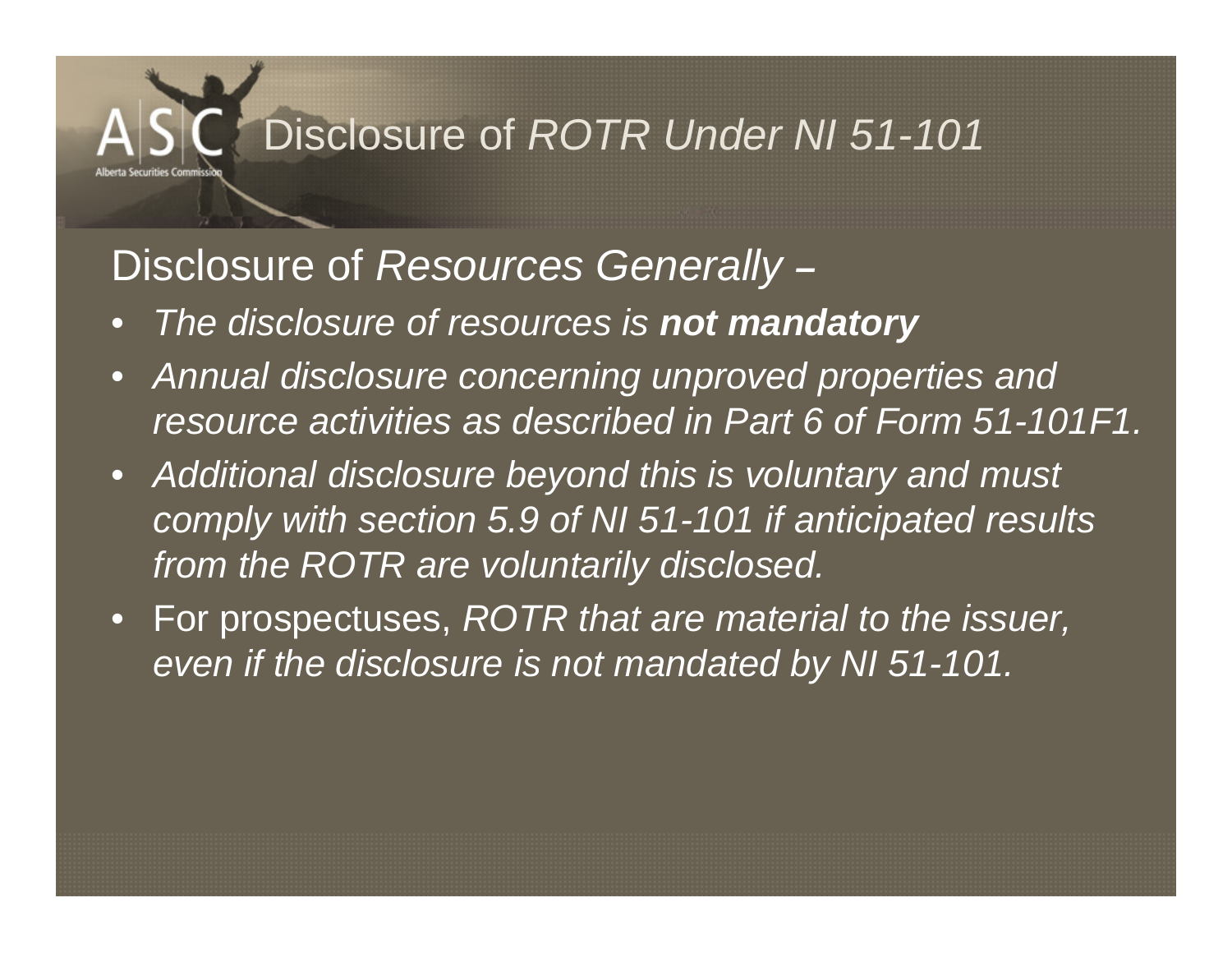(1) If a *reporting issuer discloses anticipated results from resources which are not currently classified as reserves, the reporting issuer must also disclose in writing, in the same document or in a supporting filing:* 

- (a) the reporting issuer's interest in the resources*;*
- (b) the location of the *resources;*
- (c) the *product types reasonably expected;*

(d) the risks and the level of uncertainty associated with recovery of the *resources; and* 

- (e) in the case of *unproved property, if its value is disclosed,* 
	- (i) the basis of the calculation of its value; and
	- (ii) whether the value was prepared by an *independent party.*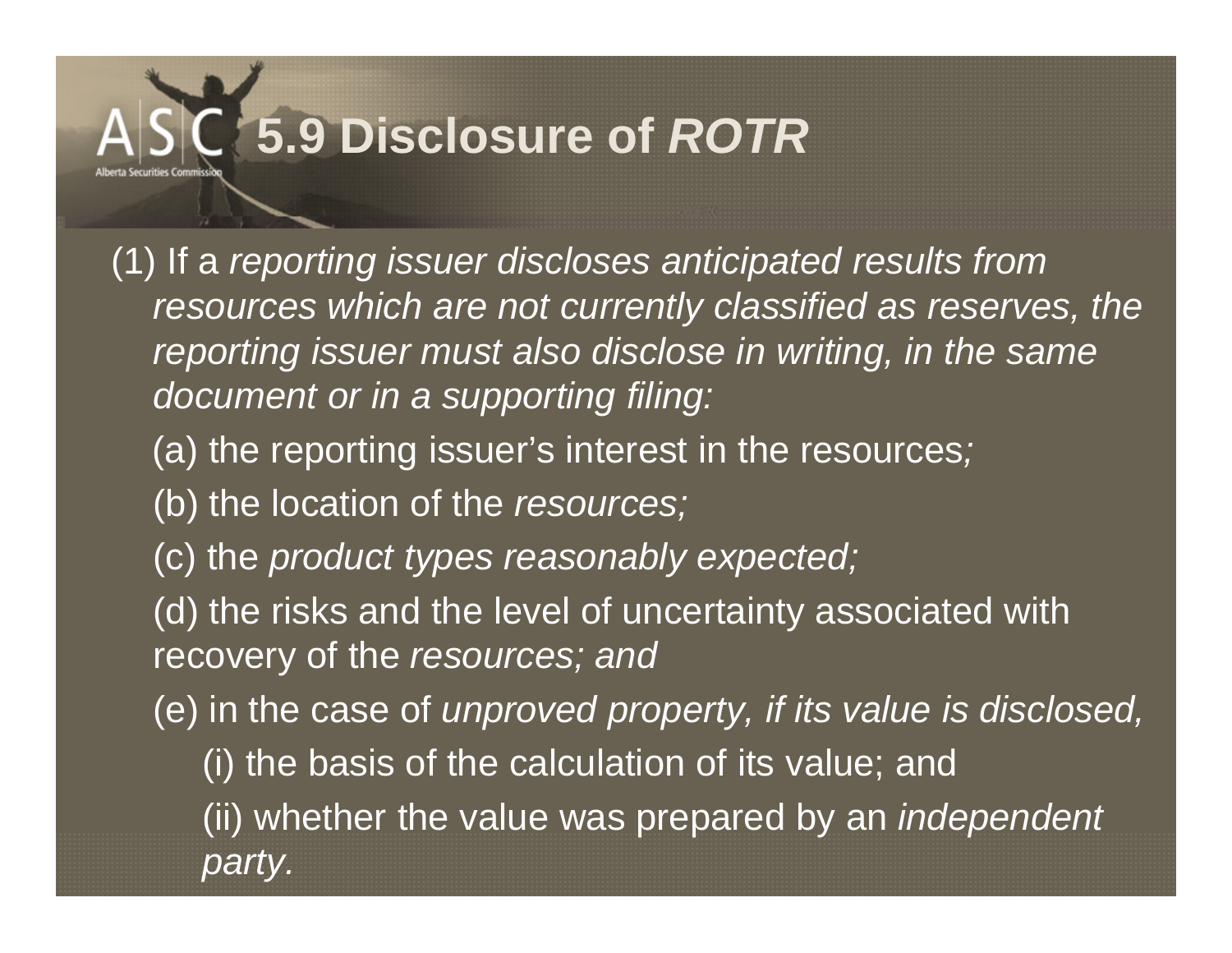(2) If disclosure referred to in subsection (1) includes an estimate of a quantity of *ROTR in which the reporting issuer has an interest or intends to acquire an interest, or an estimated value attributable to an estimated quantity, the estimate must:* 

(a) have been prepared or audited by a *qualified reserves evaluator or auditor;* 

(b) have been prepared or audited in accordance with the *COGEH;* 

(c) be classified in the most specific category of *ROTR, as required by section 5.3; and*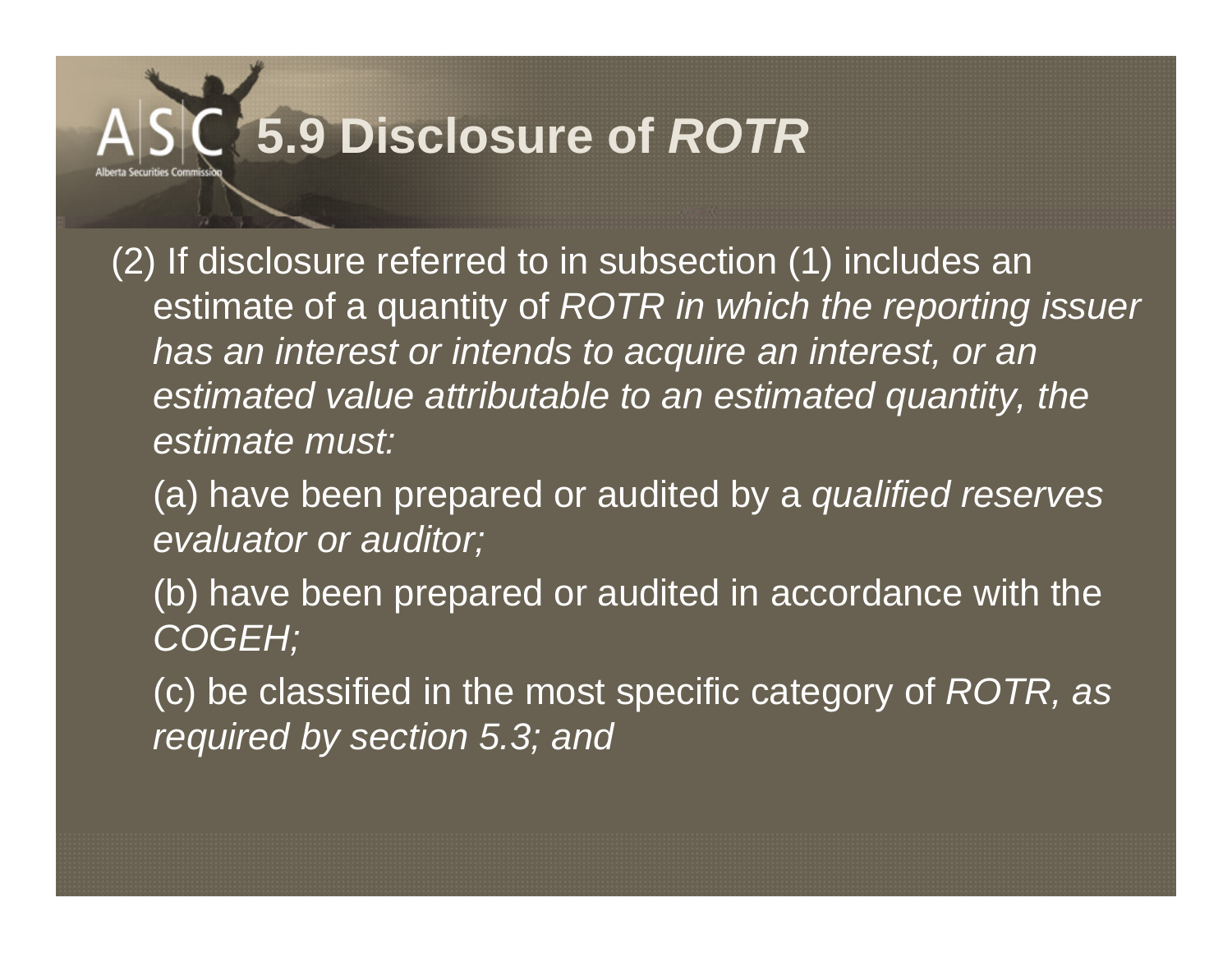•(d) be accompanied by the following information:

> (i) a definition of the *resources category used for the estimate;* (ii) the *effective date of the estimate;*

> (iii) the significant positive and negative factors relevant to the estimate;

> (iv) in respect of *contingent resources, the specific contingencies which prevent the classification of the resources as reserves; and*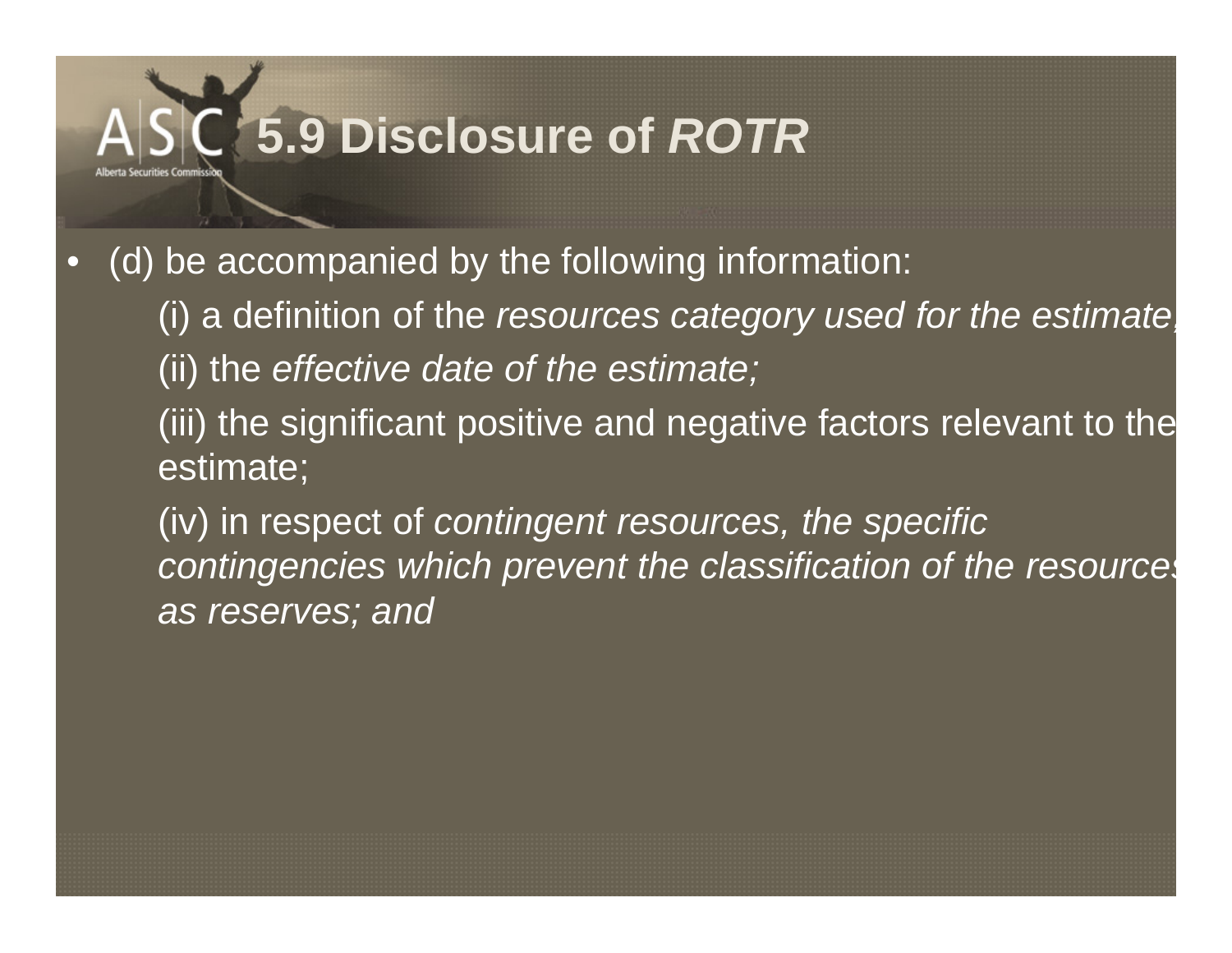(v) a cautionary statement that is proximate to the estimate to the effect that:

(A) in the case of discovered resources or a subcategory of discovered *ROTR*:

"There is no certainty that it will be commercially viable to produce any portion of the resources."; or

(B) in the case of undiscovered resources or a subcategory of undiscovered resources:

"There is no certainty that any portion of the resources will be discovered. If discovered, there is no certainty that it will be commercially viable to produce any portion of the resources."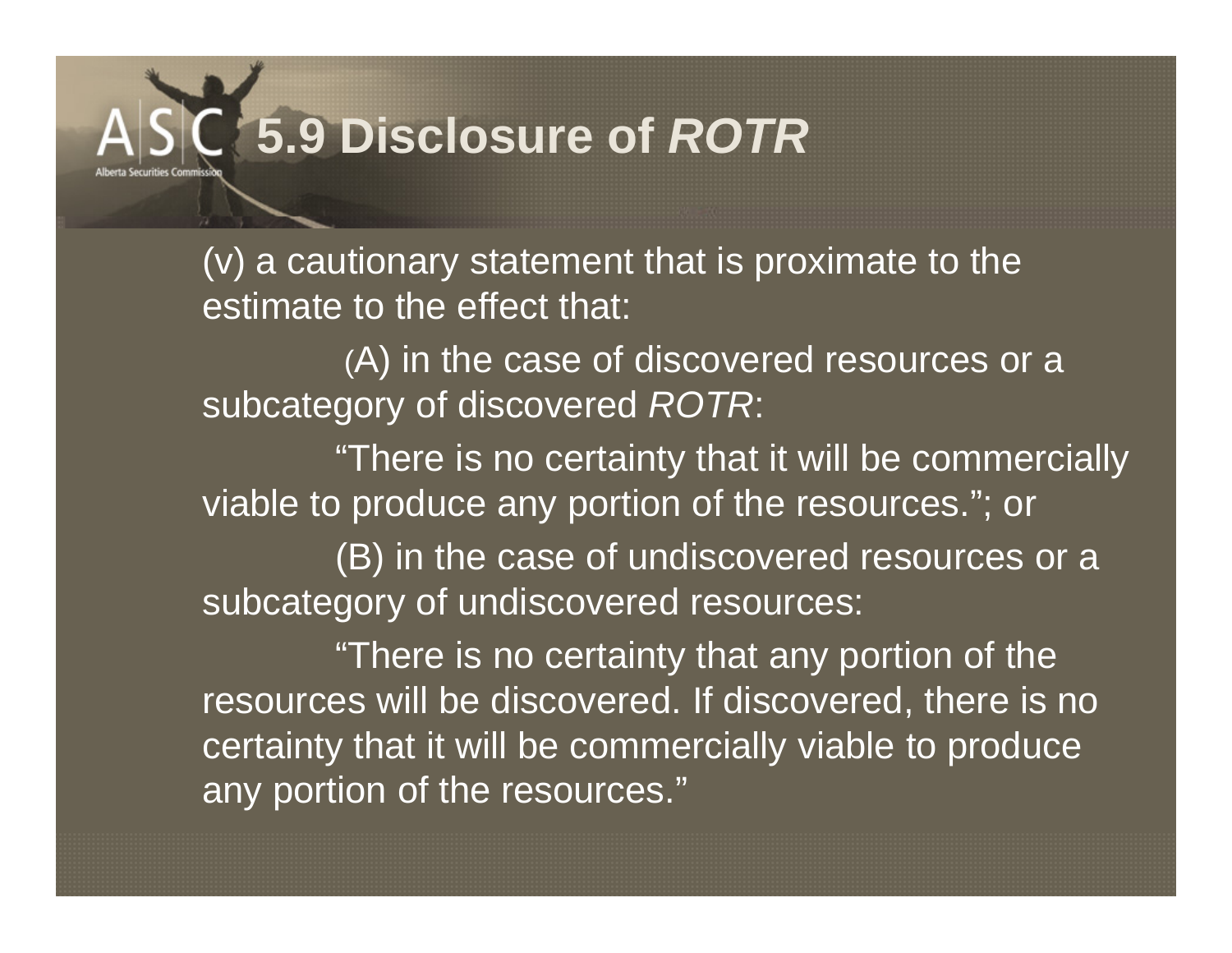## Proved Undeveloped Reserves

rta Securities Cor

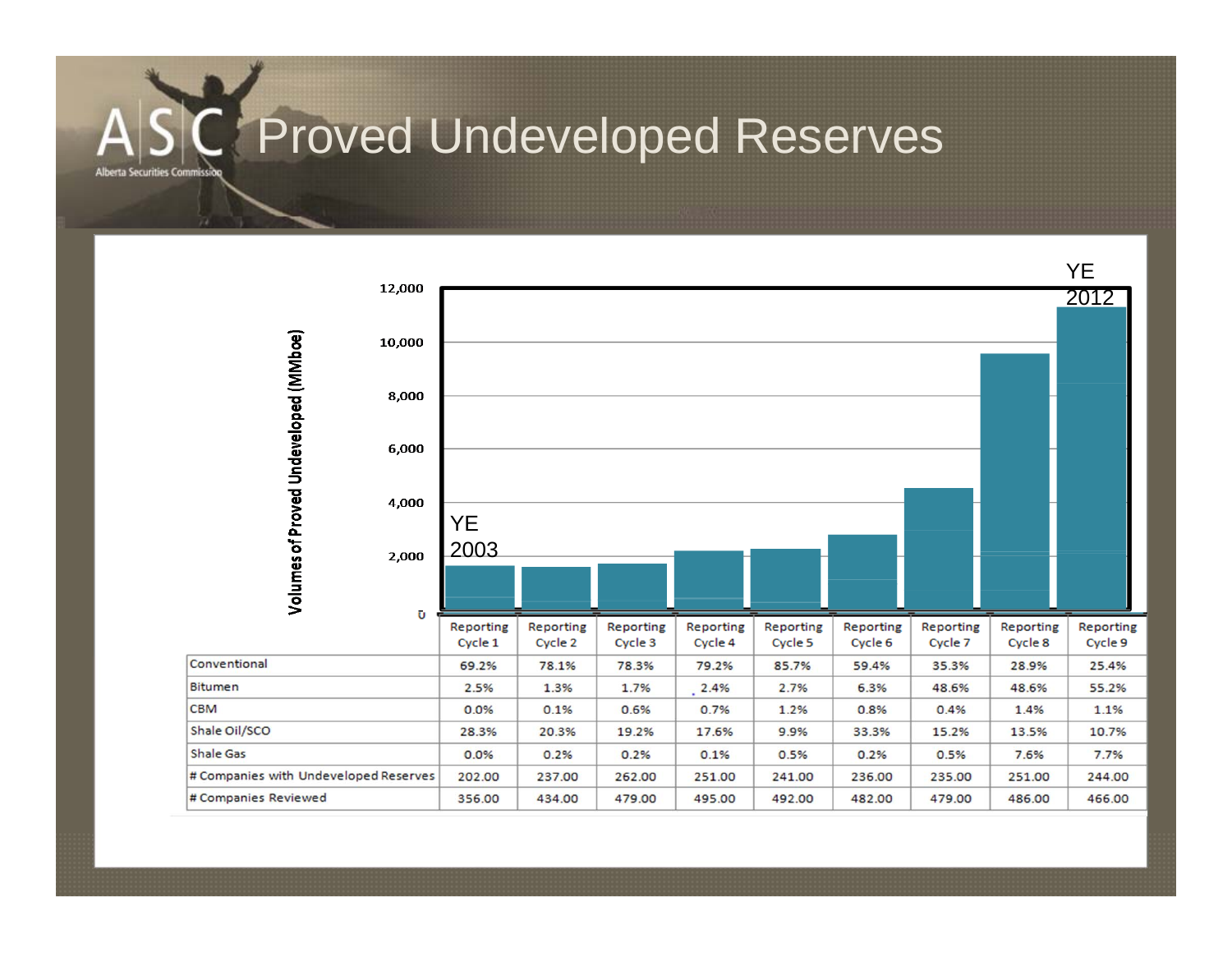### **Contingent and Prospective Resources Disclosure by Reporting Cycle**

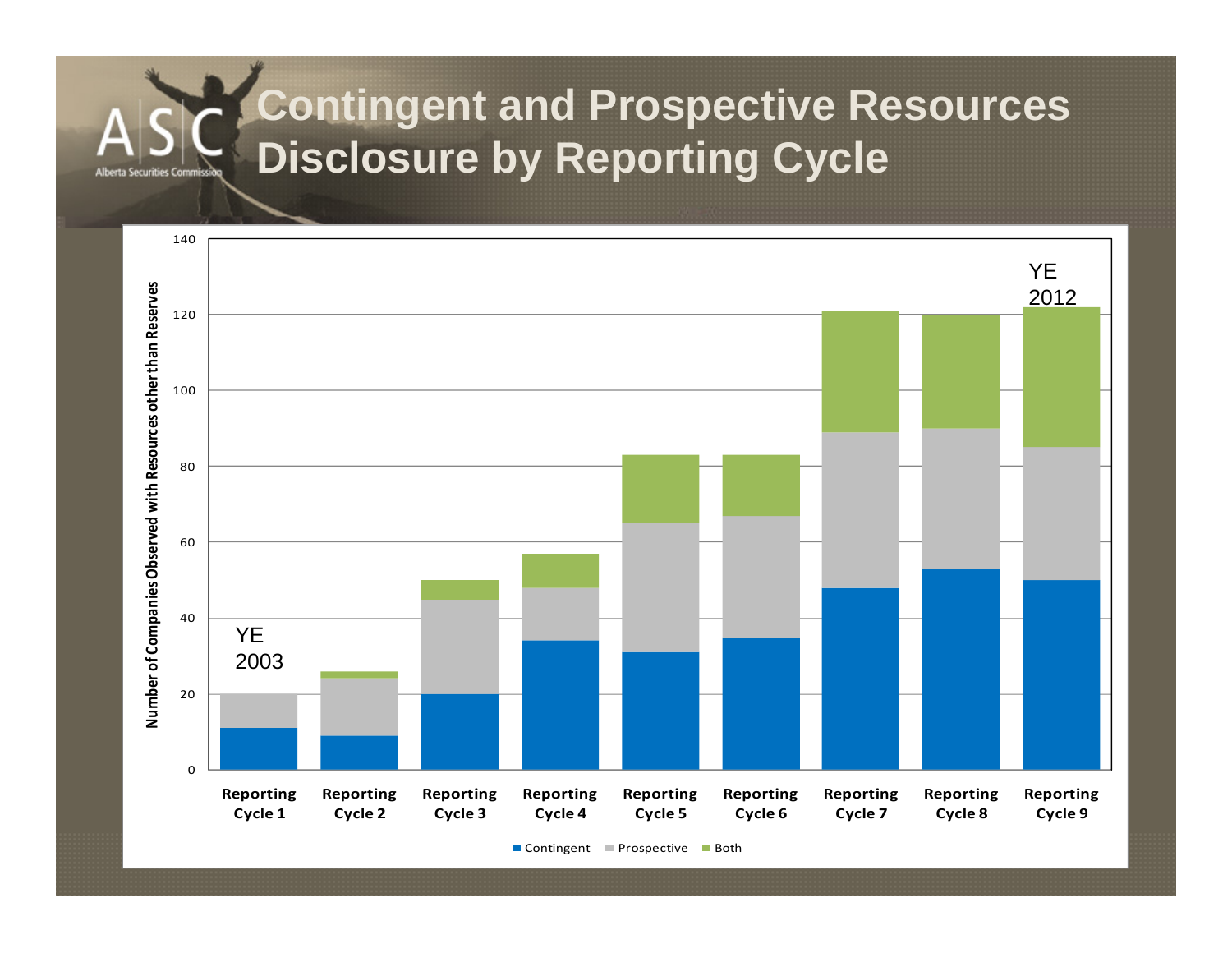## Some Deficiencies in Resources Disclosure

- Not clear whether lease gross, gross, company interest or net volumes are disclosed and whether they are risked
- Discussion of significant positive and negative factors in estimating resources quantity is missing or insufficiently disclosed.
- Non-standard product types and metrics.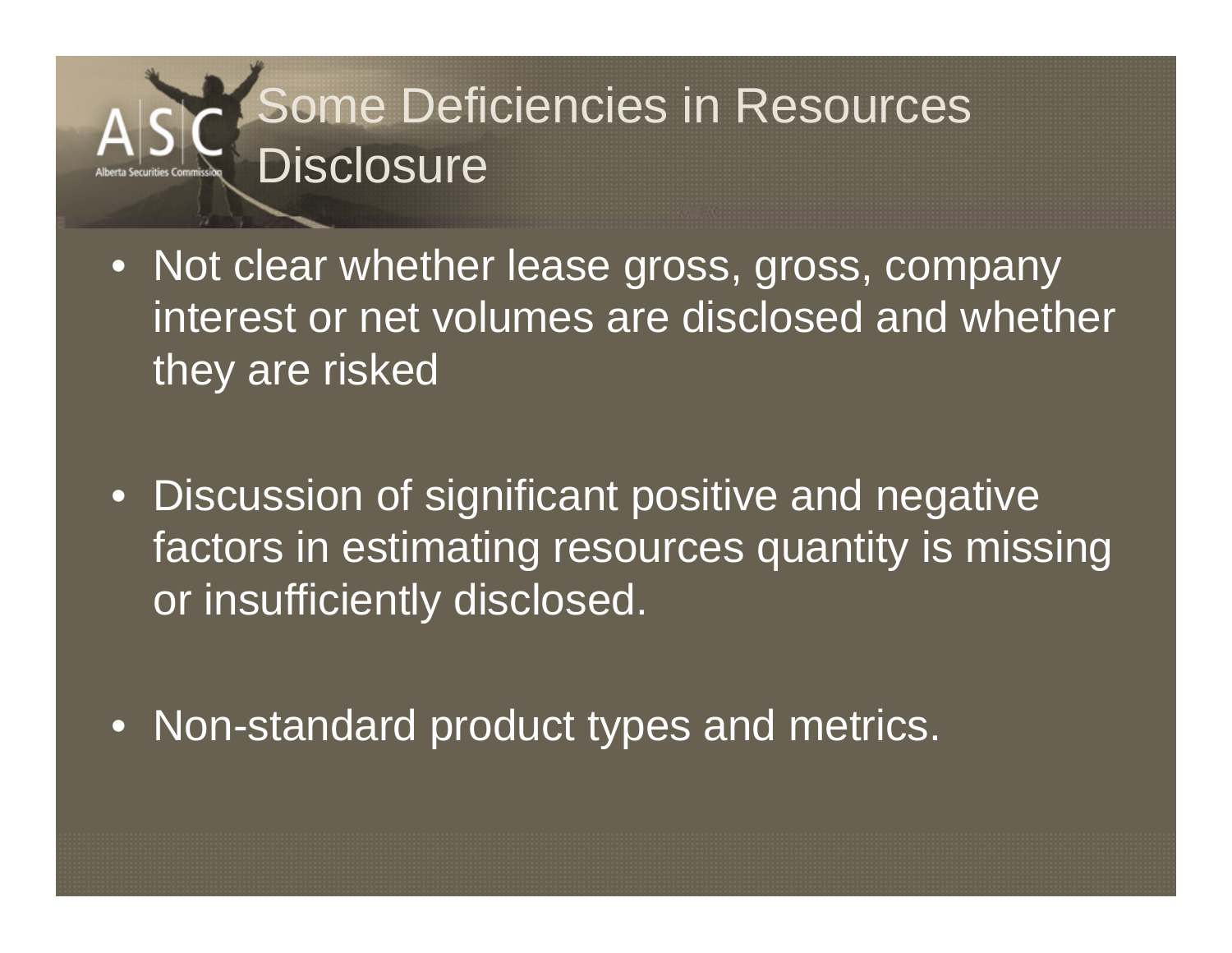## Some Deficiencies in Resources Disclosure

- Not always clear what project is being evaluated or how it is intended to progress.
- Discussion of risks and uncertainties is missing or inadequate (boilerplate language).
- Contingencies and the steps to remove them are often poorly described.
- Contingent or prospective resources are disclosed one year but not the next, without explanation.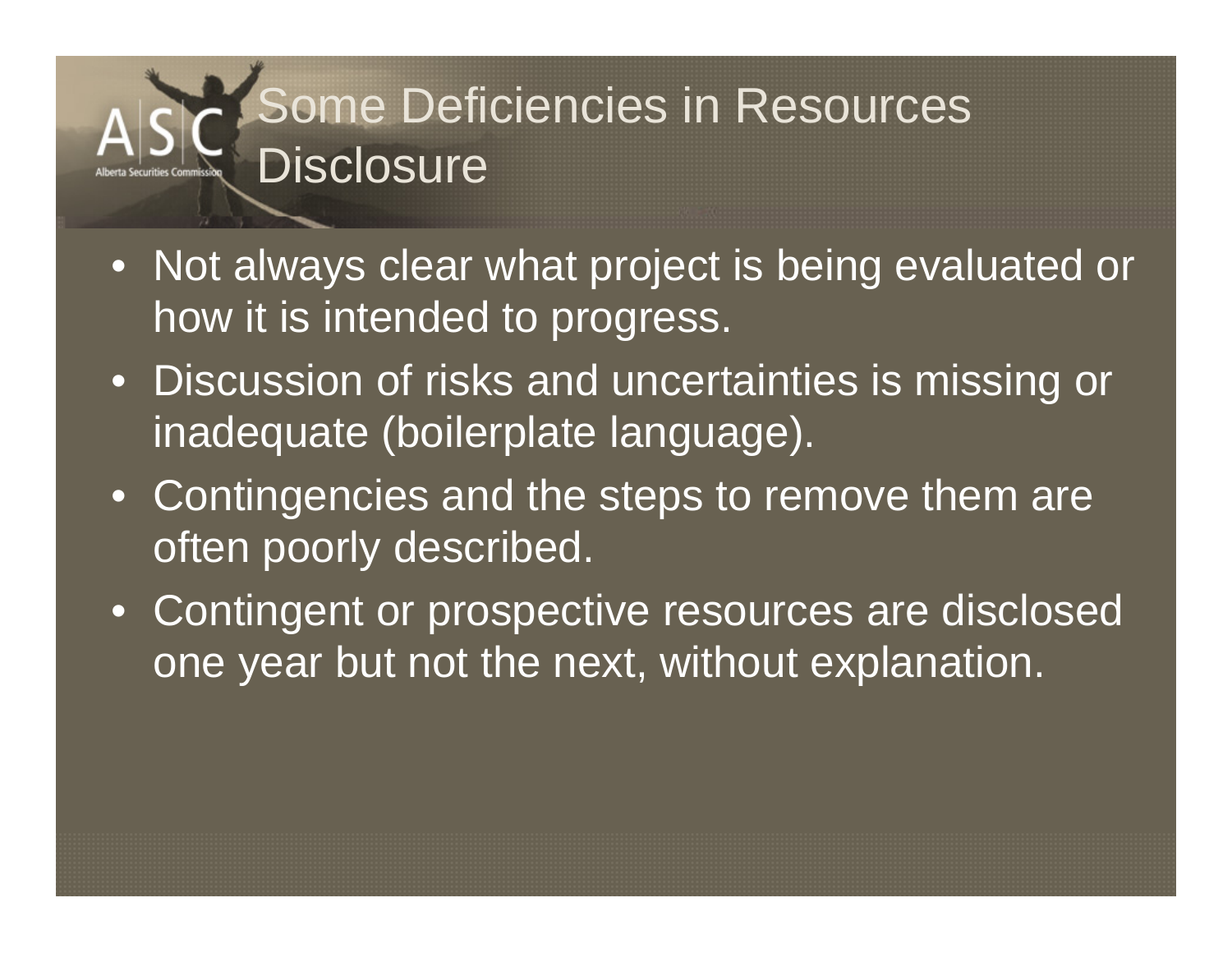#### Provide More Guidance for Unconventional Resources Evaluation and Disclosure

#### 1. SPEE to Update COGEH

- Vol. 3 Bitumen Evaluation Guidelines
- Vol. 2. Chapter 2 Guidelines for Estimation and Classification of ROTR

#### 2. On Going updates to NI 51-101

#### 3. ASC and CSA Staff Notices

- CSA Staff Notice 51-327 Oil and Gas Disclosure: ROTR Data (2009, 2010, 2011)
- ASC Staff Notice 51-702 (2013)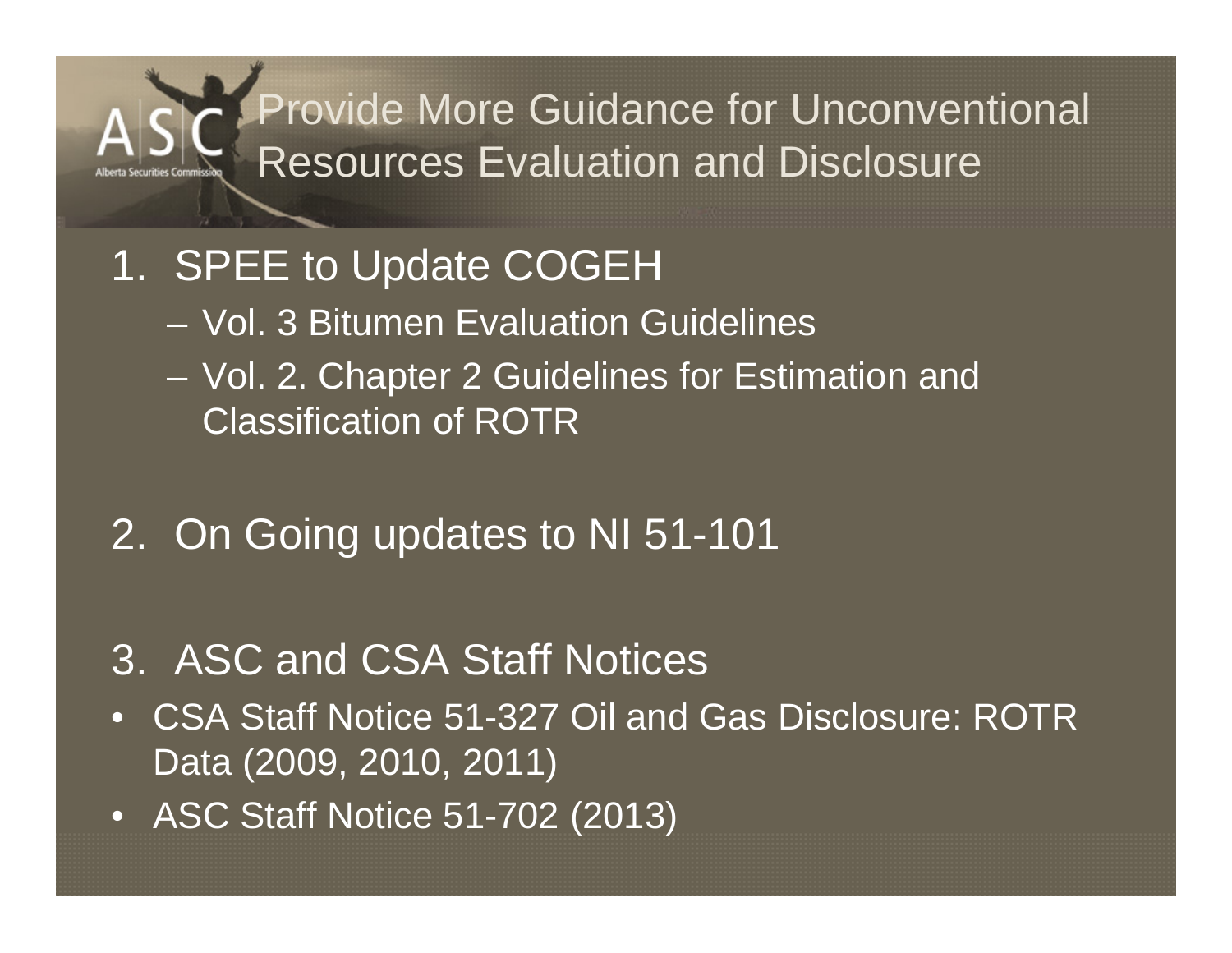### NI 51-101: Potential Amendments Being **Considered**

- Provide more guidance
- Keep up with industry activities, especially in non conventional resources
- Disclose diverse product types
- Amendments progressing through approval stages
- There will be a public comment period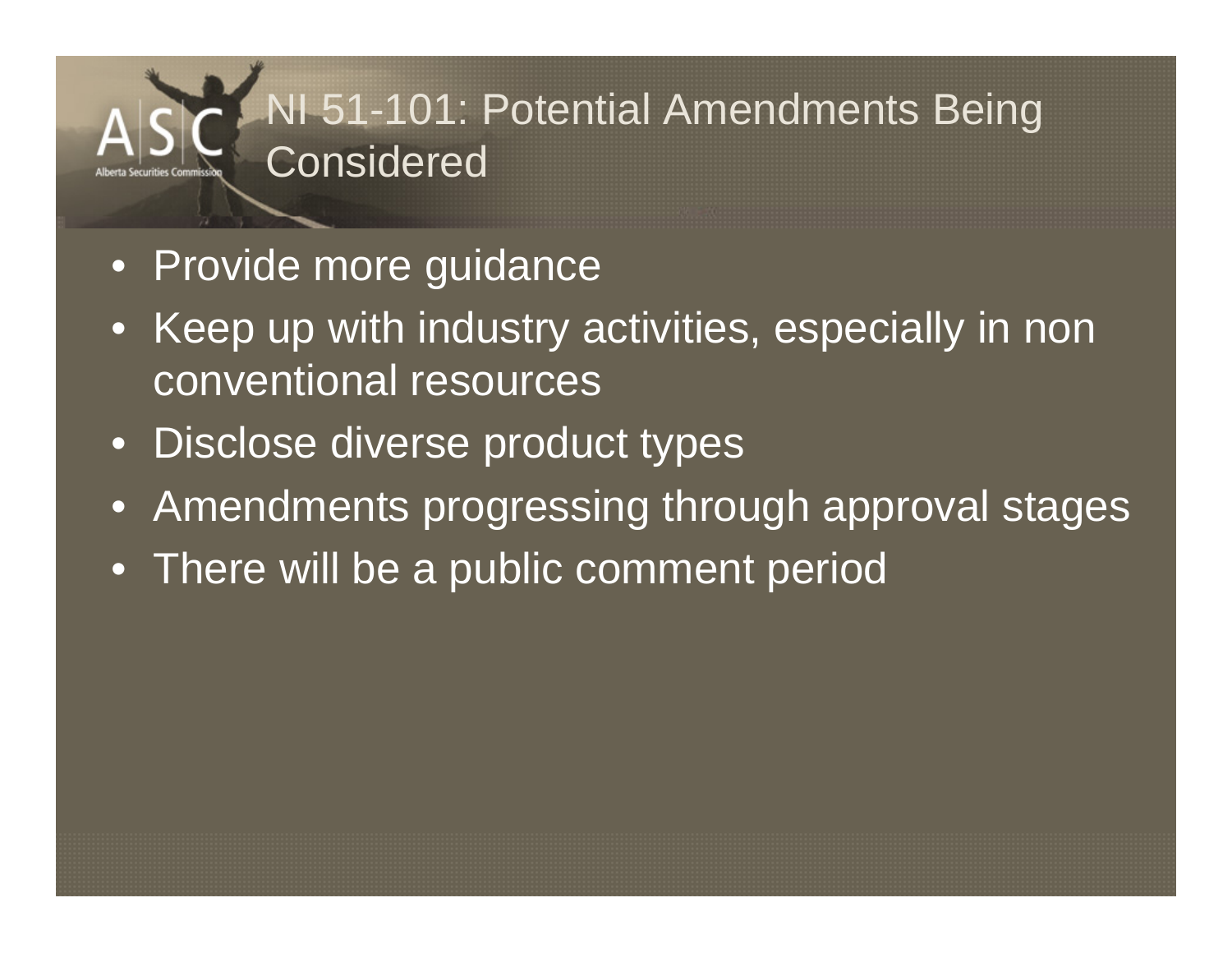#### 51-327: Misrepresentation or Misleading **Statements**

- New guidance on the general responsibilities of oil and gas reporting issuers and the experts on whom they rely in formulating disclosure of oil and gas information;
- New guidance on the following disclosure topics:
	- disclosure of after-tax net present value of future net revenue;
	- the use of BOEs;
	- disclosure of well-flow test results;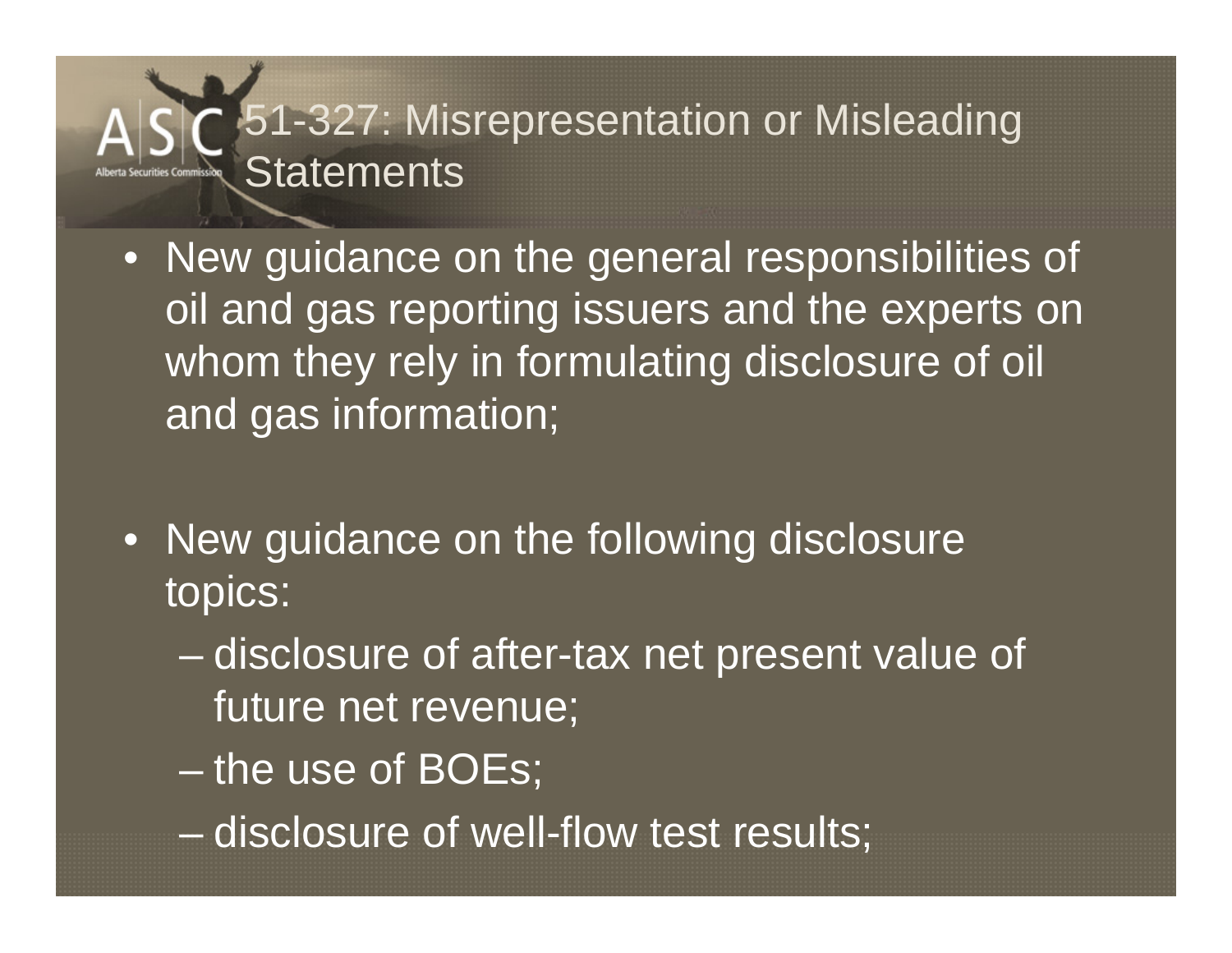## 1-327 Contingent and Prospective Resources

- $\bullet$  Expanded guidance on the following disclosure topics:
	- en al control de la control de la control de la control de la control de la control de la control de la control de la control de la control de la control de la control de la control de la control de la control de la contro evaluation, classification and disclosure of unconventional hydrocarbons, including revised guidance on disclosure of contingent resources;
	- classification to the most specific class and category of resources;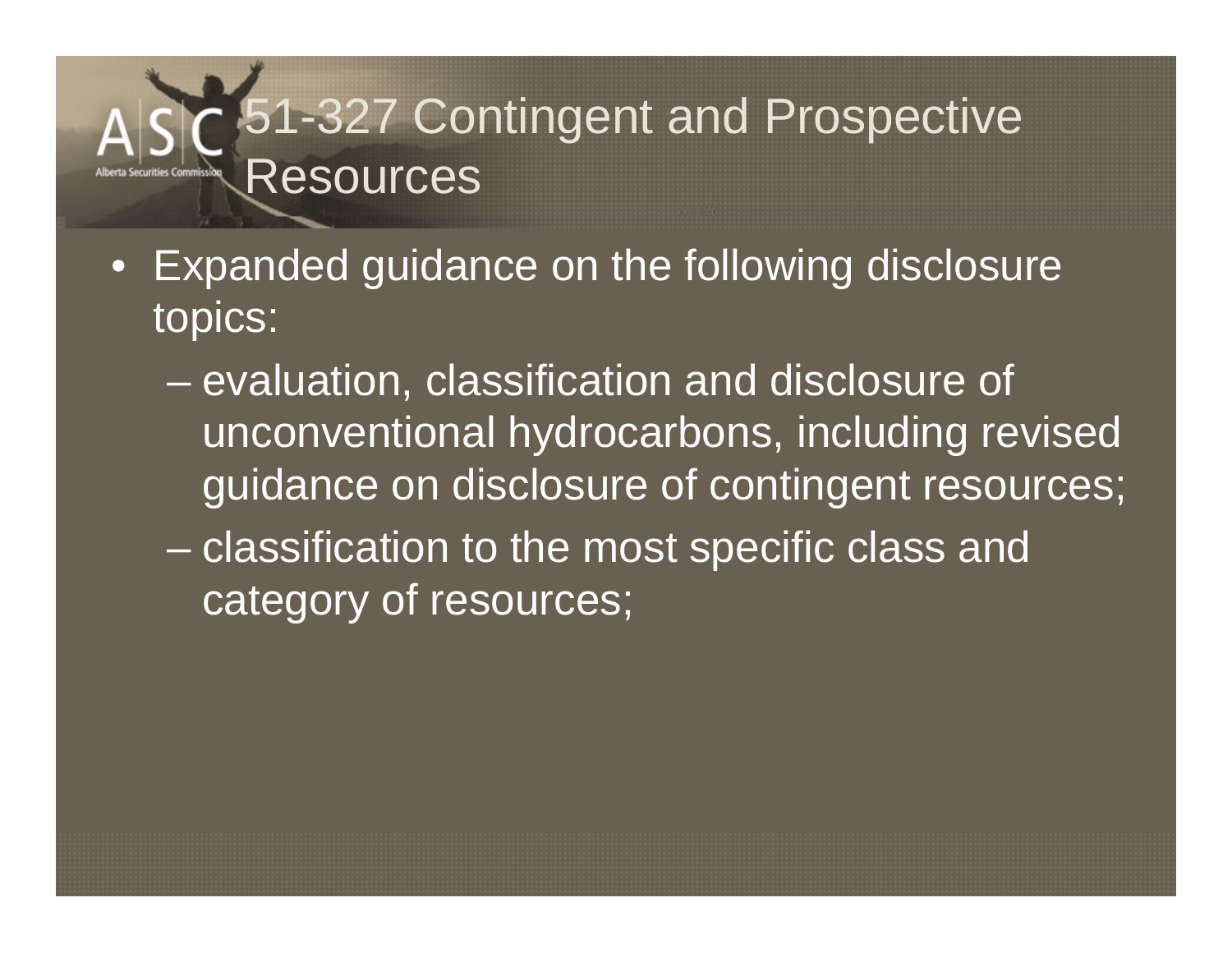## 1-327 Contingent and Prospective Resources

- Guidance carried forward from the original version of CSA Notice 51-327 with little or no change on the following disclosure topics:
	- –stand-alone possible reserves;
	- aggregation of resource estimates for several properties;
	- –use of the term "best estimate";
	- en al control de la control de la control de la control de la control de la control de la control de la control de la control de la control de la control de la control de la control de la control de la control de la contro prospective resources.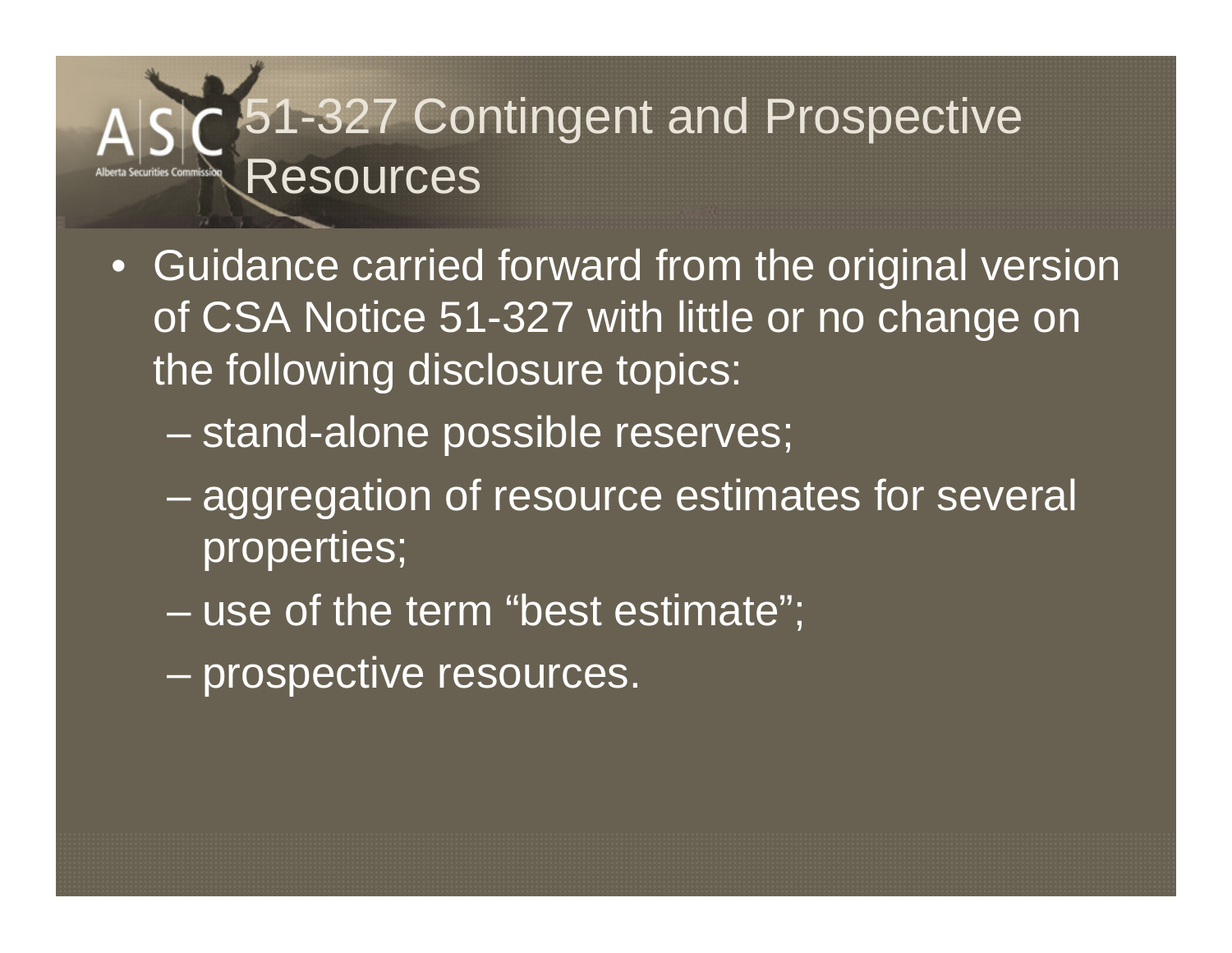## **2013 - ASC Staff Notice 51-702**

- On May 29, 2013, the ASC issued ASC Staff Notice 51-702 *Establishing Reserves Estimates in Oil and Gas Accumulations*
	- – COGEH only permits the assignment of reserves where there is both established technology and demonstrated commercial viability.
	- Established technology is defined in Appendix A to COGEH Vol. 1 as "methods that have been proven to be successful in commercial applications."
	- Optimising a recovery process and characterising a reservoir using an experimental scheme does not meet the requirement for established technology.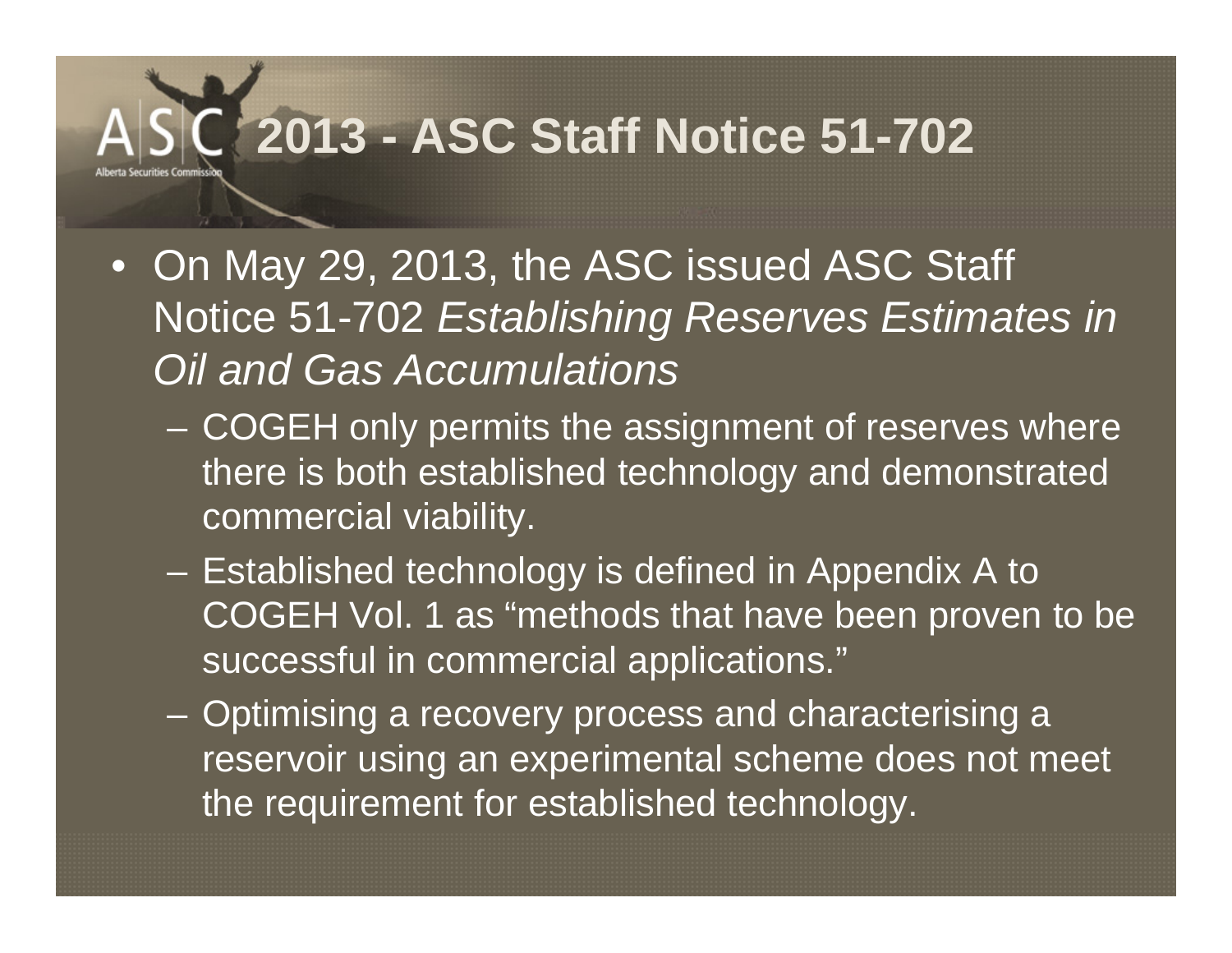### Reclassifying Contingent Resources to Reserves

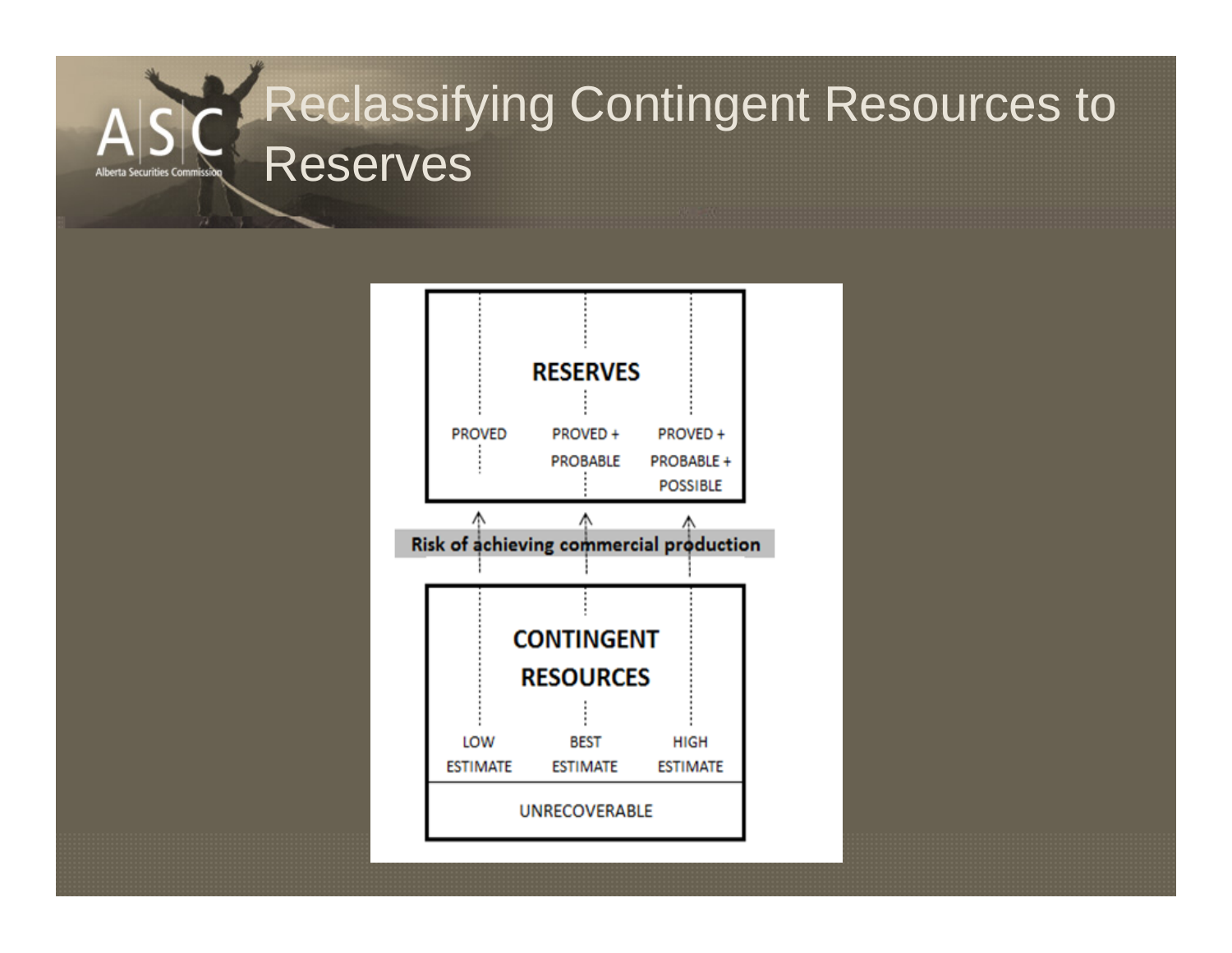

Pilot Uneconomic, can only book as Contingent Resources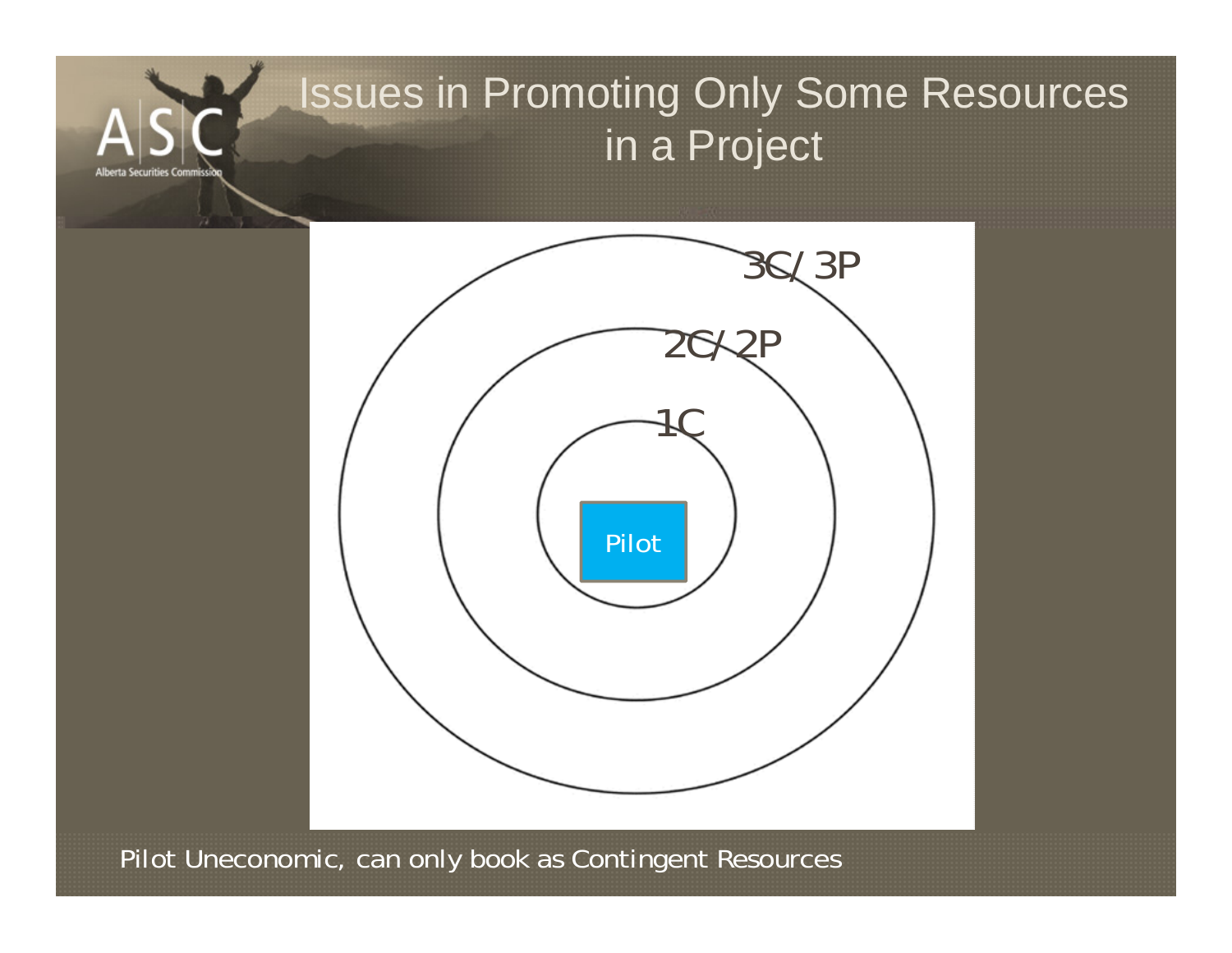## ASC's Engagement with Industry

- $\bullet$ Petroleum Advisory Committee (PAC)
- •Multi-jurisdictional liaisons
- • Response to industry queries and reporting issuer queries
- Involvement with Industry committees – SPE OGRC
	- SPEE (Calgary Chapter)
- Conferences and presentations:
	- –Over 100 presentations since 2003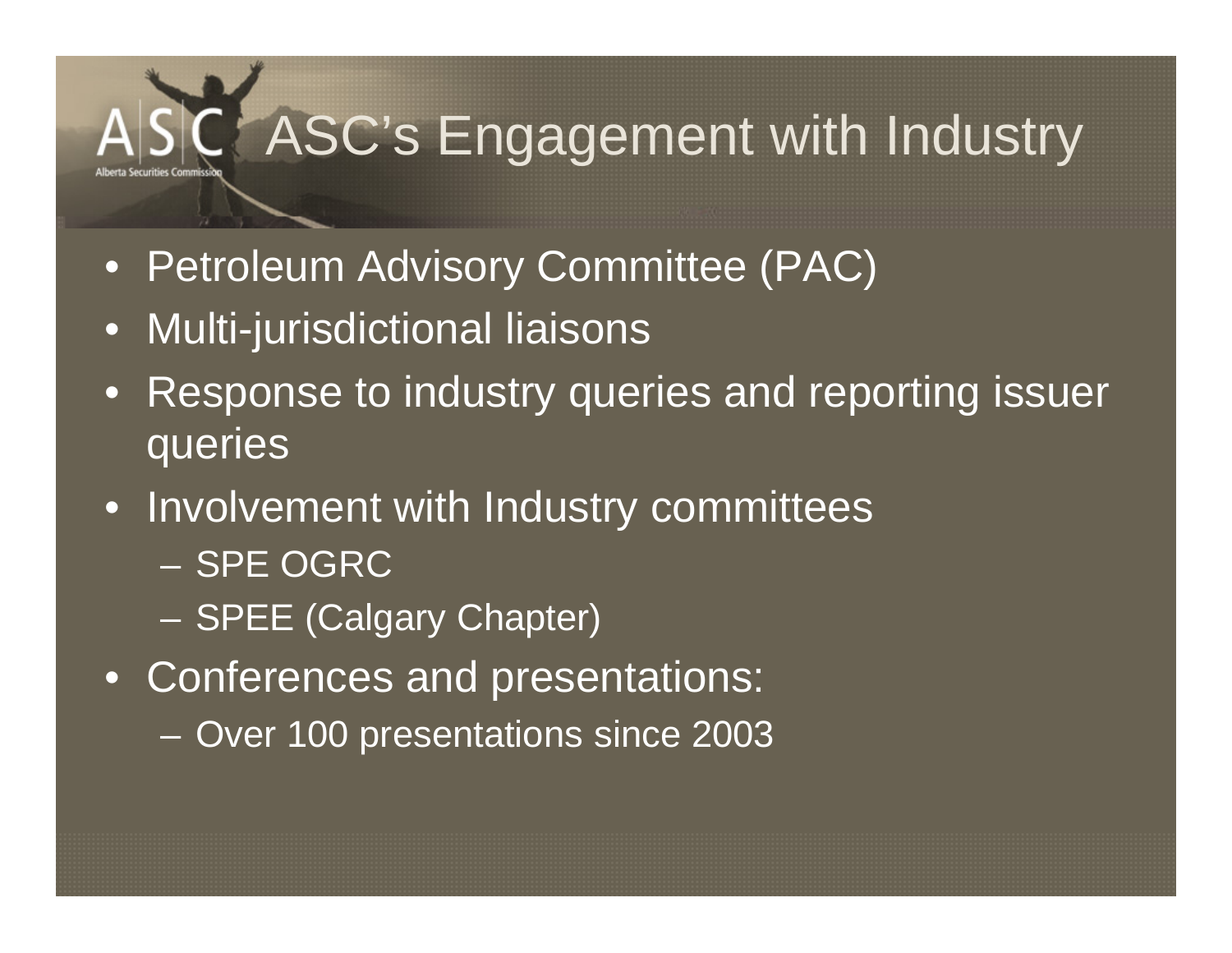

## ASC Oil and Gas Staff Contacts

Alberta Securities Commission West Tower of Centennial PlaceSuite 600, 250 – 5th St. SW Calgary, Alberta, T2P 0R4 www.albertasecurities.com

Phillip Chan, P.Eng., Chief Petroleum Officer and Manager  $(403)$  355-9045 phillip.chan@asc.ca

Michael Jackson, Oil & Gas Compliance Counsel (403) 297-4973 michael.jackson@asc.ca